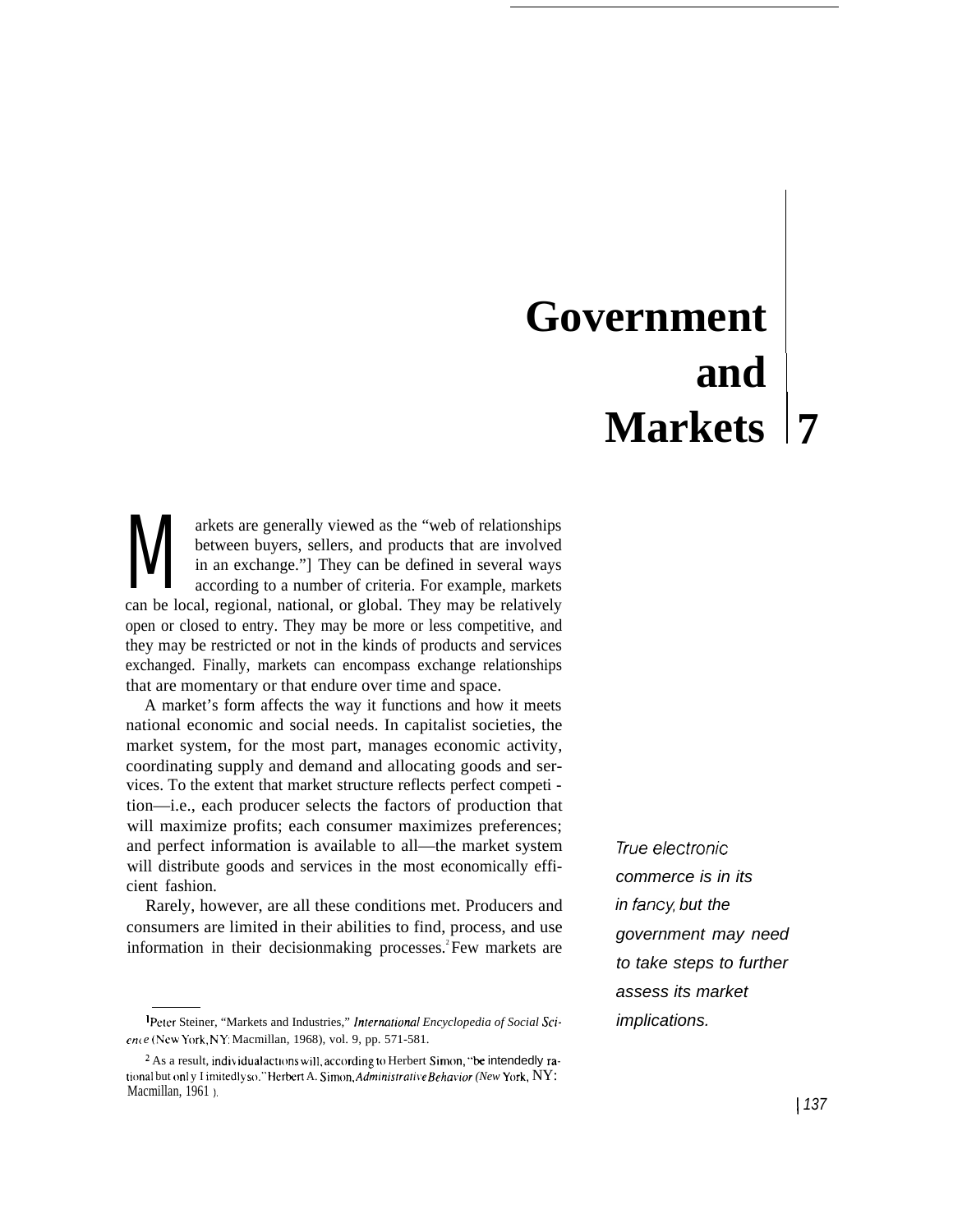competitive in the classic sense; that is, comprised of buyers and sellers who are unable to influence market events. Most large modern corporations have considerable leverage in the marketplace. They can structure market relationships through their competitive strategies; influence preferences and tastes through marketing and advertising; determine the nature and quality of labor through their work organization and labor management; and help to define the economic rules of the game through lobbying and political activities.<sup>3</sup>

Markets diverge from the theoretical ideal because of economic, social, and political factors; they do not exist independent of their circumstances. Markets are historical phenomena, having emerged and evolved at a particular time and under a set of social and economic circumstances.<sup>4</sup> Markets are embedded in cultural, social, and institutional environments and operate in the context of these environments.<sup>8</sup>

The government helps to establish markets in a number of ways. At a fundamental level, it determines the social activities of the marketplace, as well as which commodities are bought and sold. Government also defines economic actors—proprietors, workers, and corporations-by establishing and enforcing their rights and obligations, the rules by which they interact, and the means they use for exchange. These decisions are of major importance; they determine the economic opportunities for business, as well as the efficiency and performance of the economy as a whole.<sup>7</sup>

Government decisions about the market are not cast in stone, however. They need to be reevaluated to accommodate the changing business environment. Communication and information tech-

<sup>s</sup>Every economic transaction—however fleeting< ntails interaction and, therefore, requires a contextual basis for its interpretation. Thus, if the market itself is to function, economic participants must act in accordance with some agreed-upon norms of behavior such as honesty and fairness. See, for discussions, Talcott parsons, *7'he Slrucfure oj"Stjcia/Acfion,* **w)]. ] (New York, Ny: me Free press,** 1949), and Enli]e Durk. heim, trans. by W.D. Halls, *The Division of Labor in Society (New York, NY: The Free Press, 1984)*.

6As described b<sub>y</sub> Friedland and Robertson: "The contest over property rights is not one that is played out in the market, but in regulatory agencies, law courts, and legislatures. To understand how individuals work to maximize utility—the hostile takeover, dual classes of stock, 'golden parachutes' granting executives certain benefits in the event of a takeover, due process rights for employees, prenotification of workers in the event of plant closings, requirements that developers absorb public infrastructural costs, or environmental impact statements- requ ires that we bring power, and hence the state, from the margins of ecommlic analysis 10 the very center. Because property rights attach to categories of actors and actions, some of the most important exercises of power involve the defense of transformation of systems of economic classification, the ways in which people construe, categorize, and measure economic activity." Roger Friedland and A.F. Robertson, "Beyond the Marketplace," in Roger Friedland and A.F. Robertson, *Beyond the Marketplace: Rethinking Economy and Society (New York, NY: Aldine de Gruyt*er, 1992), p. 10.

<sup>&</sup>lt;sup>3</sup>See Fred Block, *Post industrial Possibilities: A Critique of Economic Discourse* (Berkeley, CA: University of California Press, 1990); and Charles E. Lindblom, Politics and Markets: The World's Political-Economic Systems (New York, NY: Basic Books, 1977).

<sup>4</sup> For the Market system 10 emerge and predominate required the secularization of society, the establishment of property rights that 'ere '" from feudal obligations, and the division of society into groups and rankings that, while based on economic interest, permitted social mobility. States and other ruling powers played a major role in establishing these conditions. They were responsible for breaking down the feudal system and bringing large territories under physical control. In addition, they established property rights; a common currency; and a reliable system of banking, investment, and contracts. They also eliminated internal market barriers. For discussions, see Karl Polanyi, The Great Transformation: *The Politl<al and Economic Origins oj'Our Time* (Cambridge, MA; Harvard University Press, 1986); Femand Braudei, *The Wheels oj Commerce, Cit'i/irarion and Capira/ism 15[h-/8fh Century, vol. 2* (Berkeley, CA: University of California Press, 1992); Albert O. Hirschman, *The Passions and the Interests: Political Arguments for Capitalism Before Its Triumph (Princeton, NJ: Princeton University Press, 1977); and Ran*dall Collins, "Weber's Last Theory of Capitalism: A Systematization,"m Mark Granovetter and Richard Swedberg (eds. ), *7'he Soc/o/ogy of Economic Llje* (Boulder, CO: Westview Press, 1992).

<sup>&</sup>lt;sup>7</sup>See Douglas C. North, *Institutions, Institutional Change, and Economic Performance* (Cambridge, UK: Cambridge University Press, 1990). See also, Joseph Stiglitz, "Social Absorption Capability and Innovation," CEPR Publication No. 292, Center for Economic Policy Research, Stanford, CA, November 1991.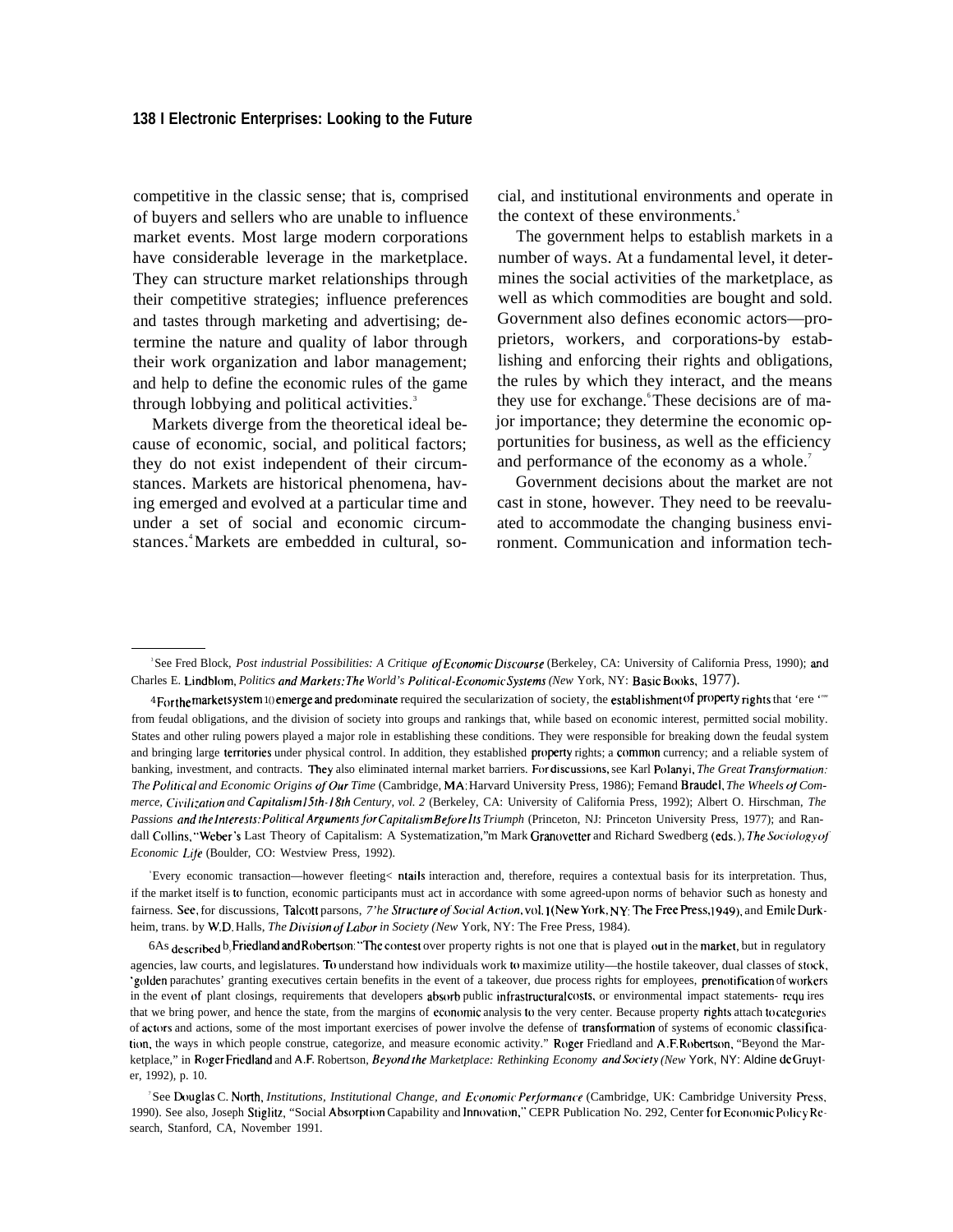nologies define relationships among economic actors and the ways the market is structured to conduct businesse<sup>s</sup>

In the past, when contacts and communications were limited, manufacturers produced on a small scale and out-sourced their marketing operations to middlemen—such as shippers, financiers, jobbers, transporters, insurers, brokers, and retailers—who brokered information as well as goods. There was little need for market regulation to preserve competition. Only at the end of the 19th century—with the development of transportation, the growth of interstate commerce, and the rise of the vertically integrated firm-was the federal government called on to establish national market rules and regulations (see box 7-1 ).

Today, communication and information networks are again reconfiguring the business environment. Serving as the infrastructure for electronic commerce, these technologies are already an integral part of many businesses. When networked for business, these technologies contribute to economic growth by reducing transaction costs, By channeling the flow of information and structuring economic interaction and exchange, they will partially determine who will reap the benefits.

True electronic commerce is in its infancy, but the government may need to take steps to further assess its market implications. Like electronic networks, social and economic institutions follow a set course, making it difficult to reorganize rela-

tionships after the fact. The government could:  $1$ ) establish a commission that will investigate the implications of electronic commerce for future market rules and regulations; and 2) restructure the organization for communications decisionmaking to ensure that the economic and market implications of communication and information technologies are adequately considered.

# **OPTION A: Establish a Congressional Commission To Investigate the Implications of Electronic Commerce for Future Market Rules and Regulations**

Building on the tradition of common law. U.S. laws and the legal system that acts to interpret them have proven to be remarkably resilient over time and in dealing with major social and economic change. For example, the intellectual property provisions provided in the Constitution, although originally for print media, have been extended over two centuries to incorporate an array of new communication and information technologies $10$ (see box 7-2). Similarly, the Communications Act of 1934, which established national goals for radio and telephone, has survived despite technology convergence and a rash of new communication and information products and services (see box 7-3),

Incremental legal and institutional adjustments have provided acceptable responses to evolutionary changes in technology and the economy in the

<sup>8</sup>See Richard DuBoff, "The Telegraph in Nineteenth Century America. Technology and Monopoly," Comparative Studies in Society find *History, vol.* 26, October 1984, pp. 571-586, and JoAnne Yates, "The Telegraph's Effect on Nineteenth Century Markets and Firms," Business and *Economic History*, 2d ser. 15 ( 1986), pp. 149-163.

 $9$ As described by Powell and DiMaggio: "Institutional arrangements are reproduced because individuals often cannot even concelve of appropriate alternatives (or because they regard as unrealistic the alternatives (hey can imagine). Institutions donot just constrain options; they establish the very criteria by which people discover their preferences. In other words, strew of the most important sunk costs are cognitive." See Walter W. Powell and Paul J. DiMaggio(eds.). The New *Institutional ismun Organizational Analysis* (Chicago, IL The University of Chicago Press, 199 I), pp. 1 ()- I I. See also North, op. cit., footnote 7.

<sup>&</sup>lt;sup>10</sup>See Ray Patterson, Copyright in Historical Perspective (Nashville, TN: Vanderbilt University Press, 1969); and Nicholas Henry, Copyright, Information Technology, Public Policy (New York, NY: Marcel Dekker, 1967).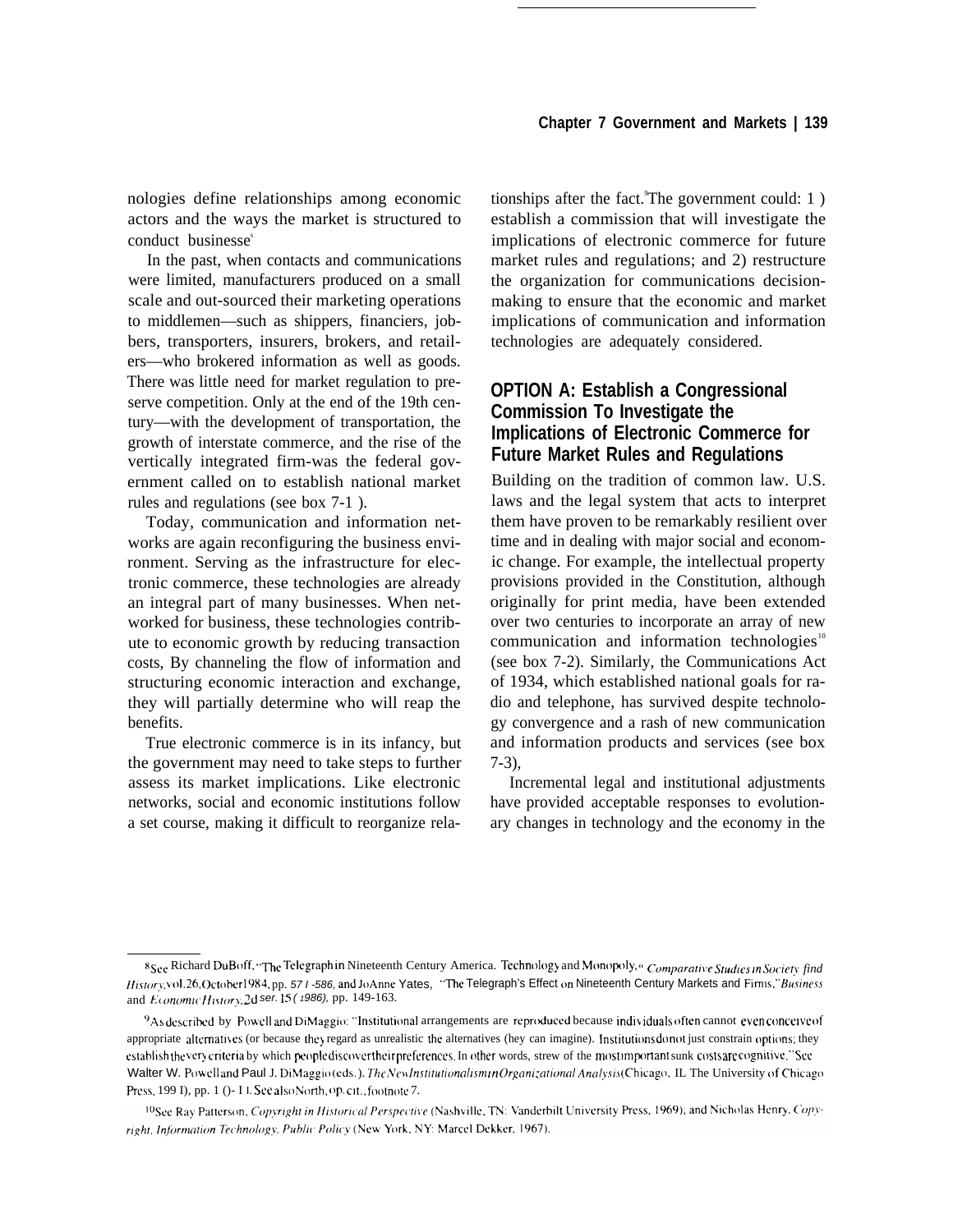## BOX 7-1: The Role of Government in Structuring the American Marketplace

In the early years of the American republic, business activities were regulated by the states With the growth of interstate commerce, the federal government was increasingly called on to establish national rules and regulations to govern business activities The federal government had the Constitutional authority to assume this role under the interstate commerce clause and the 14th amendment, which was broadly interpreted to include corporations within its due process provisions Despite its clear authority, however, the federal government was somewhat reluctant to act, it neither wanted to offend state governments nor to undermine the institution of private property 1

Under these circumstances, businesses were relatively free to fend for themselves And fend they did The exceptional growth that characterized the period from the end of the Civil War to the turn of the century was accompanied by fierce competition, Growth in economic activity gave rise to overproduction, which led in turn to three severe economic downturns, from 1873 to 1877, 1885 to 1887, and 1893 to 1897 In this economic climate, the rate of business failure was exceedingly high To survive, businesses employed whatever measures they could—including cartels and other pooling arrangements, predatory pricing, or direct control through horizontal mergers-despite their blatantly anticompetitive nature <sup>2</sup>

It was in this context that the federal government came under strong pressure to Intervene Middle-class reformers, describing themselves as "progressives, " opposed the concentration of economic power, and called on government to control corporate abuses and to take posit we steps to reduce the negative Impacts of rapid industrialization and urbanization. Farmers and others Iiving in the West accused big business, especially the oil companies and railroads, of price gouging In addition, labor, now emerging as a movement in its own right, became increasingly critical of business<sup>3</sup>

The political climate, which once provided unquestioned support for business, had clearly changed But despite the public outcry against big business, few people were certain about what the role of government, in relationship to business and the marketplace, should be This issue, which dominated American politics from the turn of the century until World War II, continues to reverberate today

 $3$  Ibid

SOURCE Off Ice of Technology Assessment, 1994

<sup>1</sup> Neil Fligstein, The Transformation of Corporate Control (Cambridge, MA Harvard University Press, 1990)

<sup>&</sup>lt;sup>2</sup>Louis Galambos and Joseph Pratt, The Rise of the Corporate Commonwealth L/S Business and Public Policy in the Twentieth Century (New York, NY Basic Books, 1989)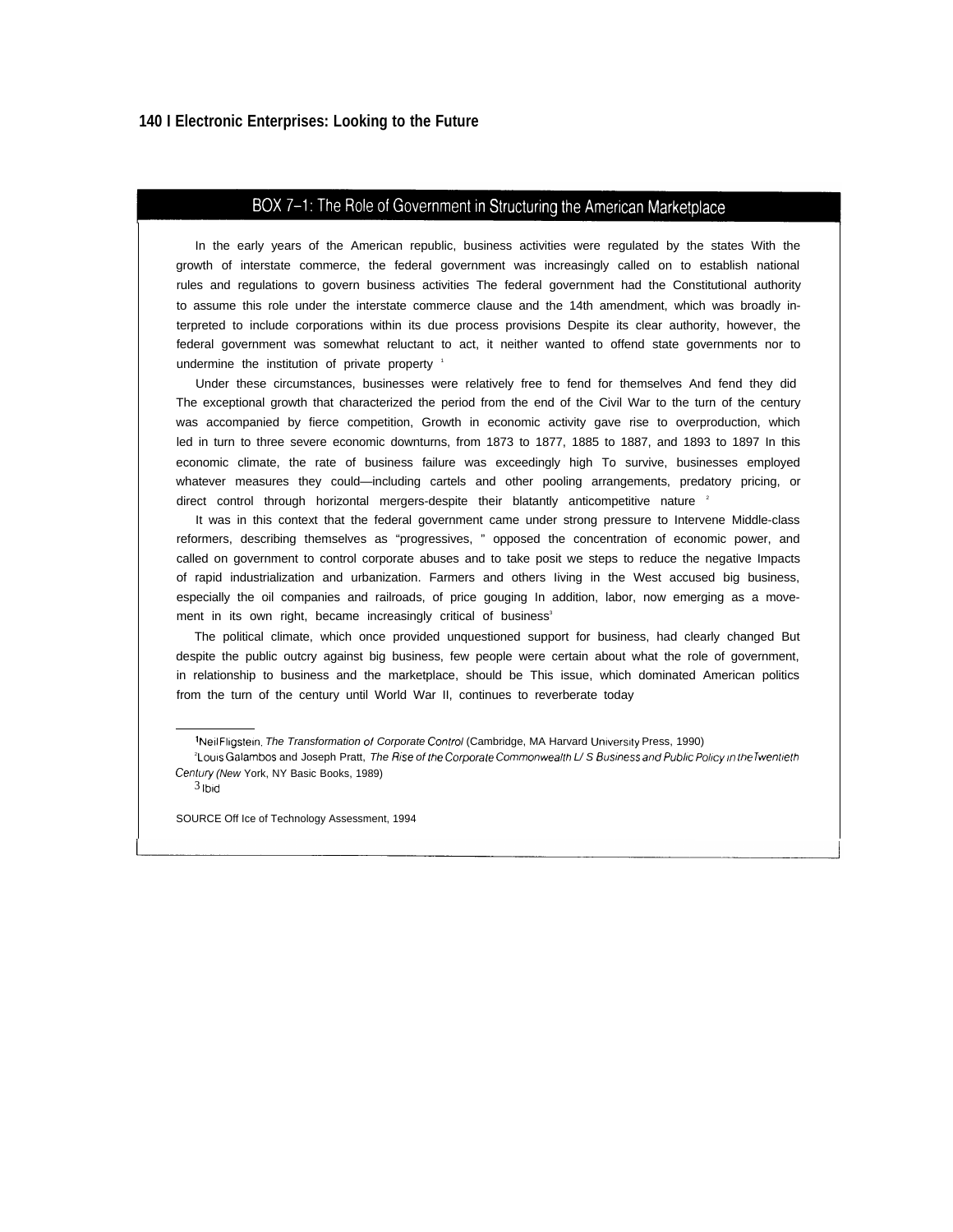# BOX 7-2: Intellectual Property Law

To provide an incentive for the creation and dissemination of scientific information and creative works, the Founding Fathers Included a specific clause in the Constitution (Section 1, Article 8, clause 8) authorizing Congress to establish Intellectual property rights Rights granted under the first copyright act of 1790 corresponded to the capabilities of the printing press, these were the rights to print, reprint, publish, and vend a writing During the 19th and 20th centuries intellectual property rights were gradually extended and expanded to take into account the development of new kinds of information technologies The "right to perform" was first granted in 1856 for dramatic compositions, and in 1897 it was applied to musical compositions In 1909, Congress granted musical compositions a "mechanical recording right, " at which time the duration of copyright was also lengthened from 14 to 28 years, and on renewal, to 56 years In 1976, the term of copyright was extended to the Iife of the author plus 50 years, in 1980, copyright was extended to cover computer software and in 1984 chip masks were provided protection under the Semiconductor Chip Protection Act

As Intellectual property rights were extended to Incorporate new technologies, the issue of how to bound these rights repeatedly reemerged Although one of the primary purposes of Intellectual property rights was to promote free and competitive markets the continual expansion of rights has sometimes had the opposite effect Striking the appropriate balance between Intellectual property protection and the need for information access iS a difficult task that continues to challenge policymakers today

SOURCE Off Ice of Technology Assessment 1994

—

### BOX 7-3: The Communications Act of 1934

The flexibility of the law and role of the courts in Interpreting it is well Illustrated in the case of the Radio Acts of 1912 and 1927 and the Communications Act of 1934, which—incorporating the radio acts—formally established national communication goals for broadcasting and telephony The standard set for broadcasting to serve the public interest convenience or necessity" was stated so vaguely as to leave room for compromise So too was the goal for prowding "so far as possible, to all the people of the United State, a rapid efficient Nation-wide, and world-wide wire and radio communication service with adequate facilities at reasonable charges" for this definition did not provide criteria for defining adequacy and reasonableness Although from 1976 to 1980 Congress did reevaluate communication policy goals these efforts to revise the 1934 Communications Act failed for lack of consensus As a result, in recent years—in the absence of clearly defined and consistent goals—-natlonal communication policy is often set by the courts

SOURCE Office of Technology Assessment 1994

I L ––—-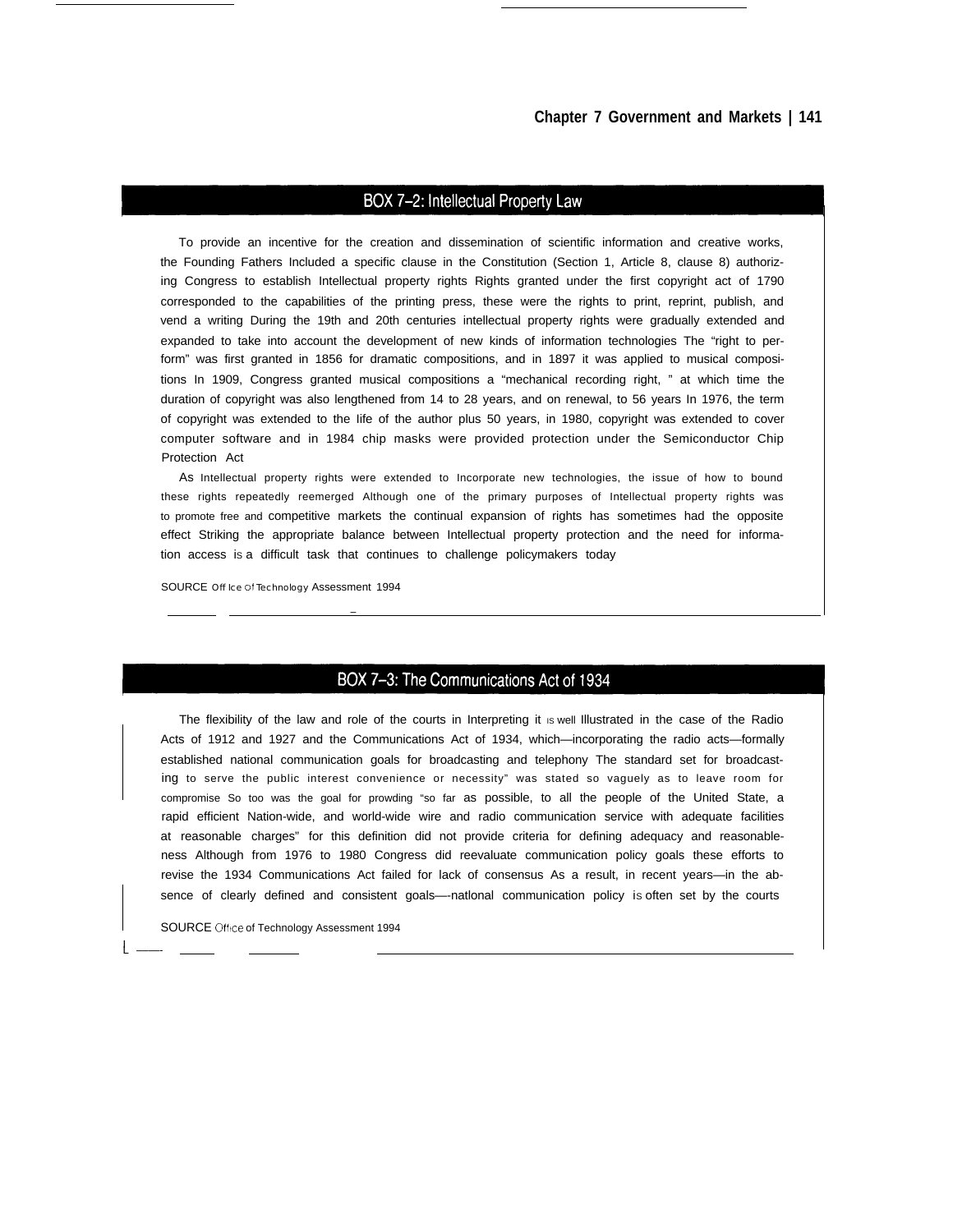#### **142 I Electronic Enterprises: Looking to the Future**

past. But this approach may not be suitable today, given the structural changes taking place in the world economy. 11 In fact, if small adaptive changes merely provide temporary relief to U.S. economic problems, they could mask the need for the more radical adjustments needed to sustain economic performance over the long term.  $12$ In this regard, the rules and regulations governing market structure and market interactions will be critical, as well as the cost and availability of information. These arrangements determine transaction costs and, hence, the incentive structure that drives economic behavior; they also define the scope and form that markets take.<sup>13</sup>

Many of the rules and regulations for economic interactions in the United States were established in the last half of the 19th century for a national market that prompted the growth of large, vertically integrated firms. <sup>14</sup>The policies that the government then selected to cope with those developments, however, stem as much from U.S. political culture as from the events themselves. <sup>15</sup>Americans are fierce supporters of a free-market, competitive economy. <sup>16</sup>At the turn of the century, when the government acted against the abuses of large businesses, it did so in a uniquely American, pro-market fashion. <sup>17</sup> America's preference 'or competitive market solutions is demonstrated in

12 As described b, polanyi: "A nation may be handicapped in its struggle for survival by the fact that its institutions, or some of them, belong

 $13_{\text{As}}$  described b, North: "Institutions provide the structure for exchange that (together with the technology employed) determines the cost of transacting and the cost of transformation. How well institutions solve the problems of coordination and production is determined by the motivation of the players (their utility functions), the complexity of the environment, and the ability of the players to decipher and order the environment (measurement and enforcement )." North, op. cit., footnote 7, p. 34.

*I*<sup>4</sup> See Alfred Chandler, The Visible Hand: The Managerial Revolution in American Business (Cambridge, MA: Harvard University Press, 1977); and James Beniger, *7-he Control Resolution: Technology and the Economic Origins oj'the Information Sotiety* (Cambridge, MA: Harvard University Press, 1986).

15 See for discussions of the effects of culture on institutions and organizations, John W. Meyer and Brian Rowan, "Institutionalized Organizations: Formal Structure as Myth and Ceremony," in Powell and DiMaggio (eds.), op. cit., footnote 9; Fred Block, *Postindustrial Possibilities: A Critique of Economic Discourse* (Berkeley, CA: University of Cal ifornia Press, 1990); and Neil Fligstein, *The Transformation of Corporare Control* (Cambridge, MA: Harvard University Press, 1990), pp. 53-55.

16 As Galambos and Pratt describe: "What did vibrate through America was praise for the creator of new Ventures, whether on the farm, in transportation, or in manufacturing and commerce. The materialistic culture was translated into specific political improvements when the states and local ities supported internal improvements, encouraged resource use, eased the route to incorporation, and carefully protected property rights. The entrepreneurs of that day couldexpect few threats and much support from government." Louis Galambos and Joseph Pratt, *The Rise o/ the Corporate Commonwealth: U.S. Business and Public Policy in the Twentieth Century (New York, NY: Basic Books, 1989), p. 23.* 

 $17$ Although these values were often supported more by rhetoric than practice, they were greatly popularized by the progressive movement, which had its heyday in the late 1800s. Members of the progressive movement helped to expose a number of scandals that linked politicians and business, reinforcing American suspicions of government. Ironically, the reputation of big business was actually improved. As Walsh notes, "Laissez-faire economic theory seemed newly justified by the record of great corporate successes between 1889 and 1929. The role of Government in that development was discounted and its reputation tarnished. " Annemarie Hauch Walsh, *The Public's Business: The Politics and Prac*tices q/ Government Corporations (Cambridge, MA: The MIT Press, 1978), pp. 25-26. See also, David Vogel, "Giwemment-industry Relationships in the United States. An Overview, " in Stephen Wilks and Maurice Wright (eds.), *Comparative Government-Industry Re/a/ions* (Oxford Clarendon Press, 1987), ch. 5.

IIAs Andrew Schotter has pointed out: "Economic and social systems evolve the way species do. To ensure their survival and growth, they must solve a whole set of problems that arise as the systems evolve. Each problem creates the need for some adaptive feature, that is, a social institution. Every evolutionary economic problem requires a social institution to solve it. . . .Those societies that create the proper set of social institutions survive and flourish; those that do not, falter and die. The distressing fact is that what is functional to meet today's problems may be totally inadequate in meeting the tests our society faces tomorrow. " Andrew Schotter, The Theory of Social Institutions (Cambridge, UK: Cambridge University Press, 1981), pp. I -2.

to a type that happens to be on the downgrade-the gold standard in World War 11 was an instance of such an antiquated outfit. Countries, on the other hand, which, for reasons of their own are opposed to the *status quo*, would be quick to discover the weaknesses of the existing institutional order and anticipate the creation of institutions better adapted to their interests." Karl Polanyi, The Great Transformation: The Political and *Economic Origins of Our Time* (Boston, MA: Beacon Press, 1957), p. 28.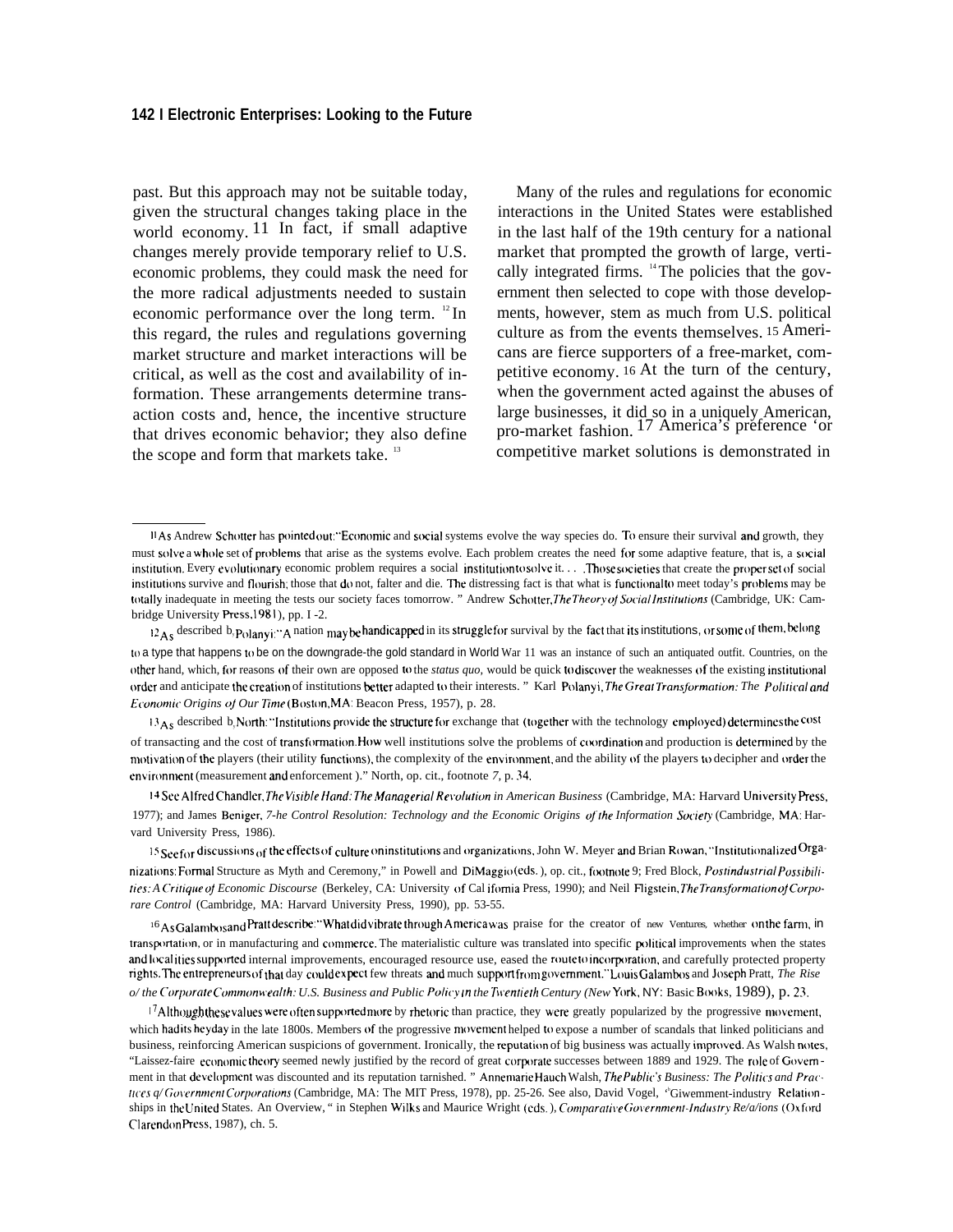four areas where the government intervened to channel market activities—antitrust law, regulatory policy, information policy, and trade policy.

Antitrust law, for example, was codified with the passage of the Sherman Act of 1890. Building on common law prescriptions that dated from the 1840s, this act sought "to protect trade and commerce against unlawful restraints and monopolies." The Sherman Act was somewhat ambiguous. however, because it did not describe which particular practices constituted either "a restraint on trade" or "an attempt to monopolize. " Nor did the act provide an institutional mechanism to undertake investigations or enforce the law. <sup>18</sup> Instead, responsibility for implementation was left to the courts, and notification of violations was made the responsibility of the damaged parties. Given such ambivalence, it is clear that the Sherman Act was not meant to be anti business nor anticapitalist. On the contrary, the act opposed trusts and other forms of big business precisely because they were anticompetitive and their behavior precluded other businesses from fully participating in the market economy. It was widely believed that if the monopolistic practices of business could be curbed, there would be less reason for government to intervene in the economy.<sup>19</sup>

Regulatory policy created a similar dilemma for government. The railroads were the first in line for regulation because of their central role in the nation's economy. $^{20}$ When overbuilding and cutthroat competition at the turn of the century led railroad owners to resort to anticompetitive practices, such as pooling arrangements and discriminatory pricing, the public called for reform. As in the case of antitrust, there was little agreement on how to proceed. Some favored cartelization, and called on government to enforce pooling arrangements. Such an approach, however, would not have been politically acceptable. At the other extreme was nationalization, which was out of the question, given American political culture and the costs involved.<sup>21</sup> After much debate, Congress adopted a hybrid solution-the independent regulatory commission. This approach left business in private hands, while limiting the potential for monopoly abuse (see box 7-4).

In contrast to antitrust and regulatory policy, which were inspired by turn-of-the-century events, the government's use of information policy to structure markets dates back to the founding of the nation itself.<sup>22</sup> Operating as a common carrier, the government used its postal monopoly not only to disseminate information, but also to assure that there would be equitable access to it. Policies relating to the distribution of newspapers were key to early commerce. Newspapers carried most of the business news, and also

<sup>&</sup>lt;sup>18</sup> Such pow ers were on Iy provided in 1914 under the Clayton Antitrust Act, which established the Federal Trade Commission.

 $^{19}$ Because the Sherman Act was vague, it was opentoliberal interpretation. Thus, w ith few exceptions, it was not applied against existing husiness arrangements. Although it outlawed cartels, trusts, and pooling, it permitted mergers through holding companies and vertically integrated corporations. In the period that followed the passage of the Sherman Act, there was a rash of horizontal mergers. Several years later, when this approach proved unsuccessful, these holding companies were replaced by vertically integrated firms. See Galambos and Pratt, op. cit.. footnote16; and Fligstein, op. cit., footnote 15.

<sup>&</sup>lt;sup>20</sup>The railroads presented government with a special case. Although the railroad magnates were considered to be guilty of some of the worst market-related abuses, most people recognized that a national rail system was critical for economic growth and development. The railroads, c\ cry (me recognized, had made it possible to open up the West, a fact that had led the government to subsidize their development through huge land grants and other financial benefits. The Union Pacific Railroad, for example, was given 12 million acres of land, while the Central Pacific receiv Cd 11 million. Railroad performance continued to affect all other aspects of economic life. The nation's financial markets, for example, were greatly influenced by rativoad financing, and commodity prices were directly I inked to railroad rates. See L.C. A. Knowles, Economic Development in Nineteenth Century: France, Germany, Russia and the United States(New York, NY. Augustus M. Kelley Pub] ishers, Reprints of Economic Classics, 1 967), pp. 91-93.

 $2^{1}$  Galambos and Pratt, op. cit., footnote 16, pp. 91-93,

<sup>&</sup>lt;sup>22</sup> See Gordon Hook, The Creation of the American Republic, 1776-1787 (Chapel Hill, NC: University of North Carolina Press, 1959).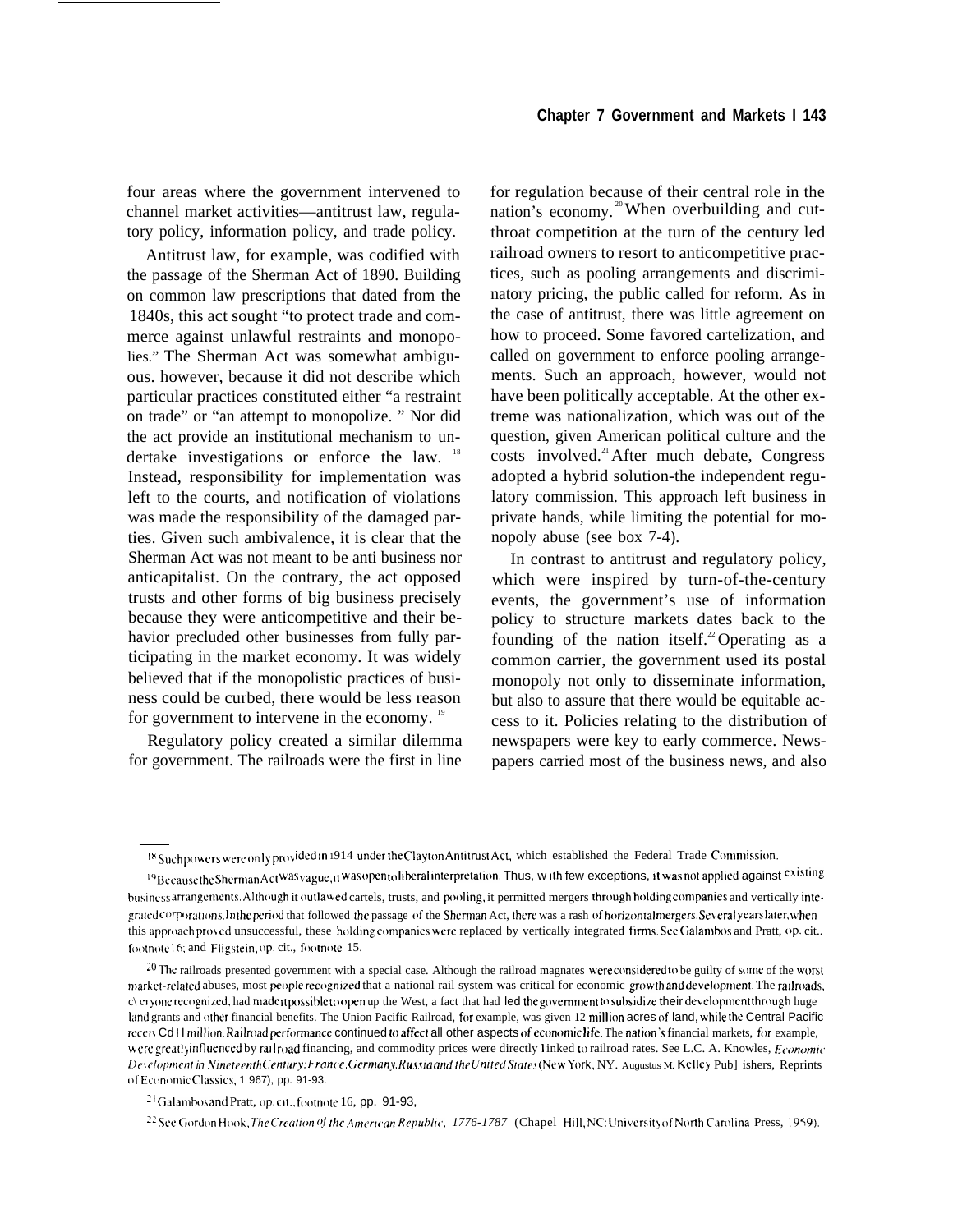## BOX 7-4: The Interstate Commerce Co

To regulate the railroads, the Interstate Commerce Commission (ICC) was established in 1887 with the passage of the Interstate Commerce Act. Its overall mission was to assure that rates were "just and reasonable" In addition, price discrimination and pooling arrangements were prohibited To carry out this mandate, the President was to appoint five commissioners who were to serve for 6 years Although the ICC responded to the immediate call for government action, its impact on business practices was quite limited. Having little expertise, scanty information, and no investigative authority, the ICC lacked the wherewithal to effectively execute its role.

The ICC'S impact over the long term was, however, much more significant. It not only set an important precedent for regulatory intervention, but it also helped to firmly establish the principles of common carriage and equal access to essential facilities Moreover, despite the ICC'S failings, it served as the organizational model for the regulation of a number of subsequent technologies.

<sup>1</sup> LouIs Galambos and Joseph Pratt, The Rise of the Corporate Commonwealth U S Business and Public Policy in the Twentieth Century (New York, NY Basic Books, 1989), pp 57-59

SOURCE Off Ice of Technology Assessment, 1994

provided the fastest and cheapest way of gathering signed to foster information dissemination. James information. 23 In 1836, the Post Office also inau-<br>Madison—the principal author of the intellectual gurated postal express services to speed informa- property clause—was aware of the monopolistic tion-especially market intelligence—in advance connotations of such a governmentally granted, of the regular stagecoach mails.<sup>24</sup> exclusive right. However, he distinguished the The laws to protect intellectual property rights, American system of intellectual property rights also authorized by the Constitution, were de- from previous ones that he believed to be more

<sup>23</sup> Perhaps the clearest expression of the government policy to promote the widespread dissemination of news was the postage-free exchange of newspapers among printers. Long before the advent of press associations, editors obtained nonlocal information by culling out-oftown newspapers, their so-called exchanges. In an arrangement that today's journalists might find foreign and offensive, the government in essence operated the nation's news-gathering services. These printers' exchanges furnished most nonlocal news throughout the first half of the 19th century. See, for a discussion, Richard B. Kielbowicz, "The Press, Post Office, and the Flow of News in the Earl y Republic," Journal of the *Early Republic, vol. 3,* fall 1983, pp. 255-280.

<sup>24</sup> Newspapers could send slips postage-free; other mailers paid triple the regular rates. Policymakers assumed that newspapers could thereby obtain timely market intelligence through the government-subsidized service, making it available to all readers and thereby counteracting the advantages enjoyed by speculators who had access to private communication channels. Public support for such policies intensified as the nation expanded westward. Postal debates reflected a concern about the issue of equitable access toinformation. See Richard B. Kielbowicz, "Modernization, Communication Policy, and the Geopolitics Of News, 1820-1860," *Critical Studies in Mass Communications, vol.* 3, March 1986, pp. 21-35.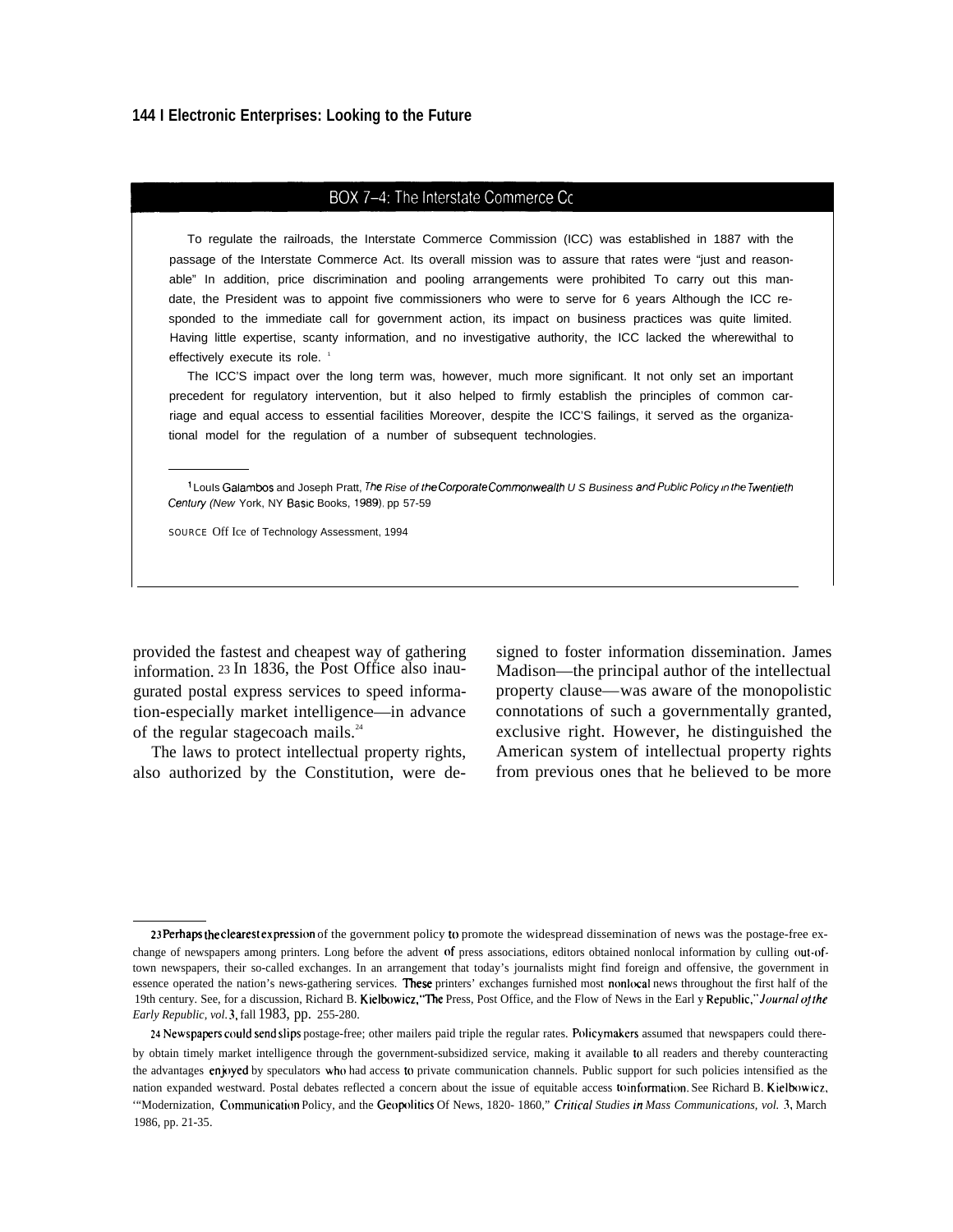pernicious.<sup>25</sup> To avoid the evils of monopoly, Madison intended that the exclusive rights afforded by copyright be narrowly circumscribed; owned by "many" and "granted for only limited periods of time. "<sup>26</sup>The role of the government was also confined to that of registrar; it was up to the holders of intellectual property rights themselves to monitor infringements and enforce their own rights .27 Despite the Founding Fathers' intentions, however, the issue of how to bound these rights, and the role of the government with respect to them, has repeatedly reemerged as intellectual property rights were extended to incorporate new technologies.<sup>28</sup>

The government's inconsistency with respect to market rules and regulations was most apparent in the case of trade and tariff policy. Although Americans strongly supported free market competition in the domestic marketplace, this was not true with respect to foreign trade. Until World War II, the United States was the most protectionist industrialized country in the world. $2^9$  This protectionist stance was justified on a number of grounds—the need to raise revenues, protect infant industries, and defend against cheap foreign labor.<sup>30</sup>However, the country position on tariffs also needs to be understood in terms of the overriding concern at the time about integrating the nation and developing a national market. It is likely that the economic costs of high tariffs were difficult to perceive. Consumers enjoyed an ever-increasing number of products at increasing y lower prices, as a result of a national market that could support mass production. $31$  It was much later, after the U.S. economy had grown sufficiently to be integrated into the world economy, that the United

<sup>26</sup> Numerous other features of the first copyright law ensured that the bargain struck between the author and the public would not constitute a monopoly. For example, the term of copyright protection was limited to 14 years, after which the work would return to the public domain and anyone would be free to print it. The copyright term ended with the lifetime of both the author and his reading public, so that, even if copyright were a monopoly, it was one that could not last long. Moreover, copyright was initially vested in the author, although he could thereafter assign his copyright to others. By creating as many copyrights as there were authors, the law avoided the concentration of market power. See Patterson, op. cit., footnote 10.

<sup>27</sup> Henry, op. cit., footnote 10, pp. 56-57.

<sup>28</sup> See OTA, *Intellectual Property Rights in an Age of Electronics and Information*, OTA-CIT-302 (Washington, DC: U.S. Government Printing Office, April 1986); and OTA, Finding a Balance: Computer Software, Intellectual Property and the Challenge of Technological Change, OTA-TCT-527 (Washington, DC: U.S. Government Printing Office, May 1992).

<sup>29</sup> Knowles, op. cit., footnote 20, p. 304.

 $^{30}$  It should be noted that tariff policy was a major issue in American politics, which greatly contributed to the breach between the North and the South. Dependent on European markets to sell its cotton, the South consistently opposed high tariffs. The North, on the other hand, looked to tariffs to protect their newly emerging manufacturing concerns.

 $31$  In no other country was there a geographic market large enough to absorb the output of a single standardized commodity or stable enough to sustain continual large-scale production. Nor was there anywhere else a labor or consumer market equivalent to that in the United States that could take advantage of an ever-expanding volume of mass-produced capital and consumer goods. See, for discussions, Harold Williamson (ed.), The Growth of the American Economy (New York, NY: Prentice Hall, 1951), p. 722; and Michael J. Piore and Charles F. Sabel, The Second Great Industrial Divide: Possibilities for Prosperity (New York, NY: Basic Books, 1984).

<sup>&</sup>lt;sup>25</sup> In a letter to Jefferson, Madison wrote: "Monopolies are sacrifices of the many to the few. Where the power is in the few it is natural for them to sacrifice the many to their own partialities and corruptions. When the power is in the many not in the few the danger cannot be very great that the few will be thus favored," Letter from James Madison to Thomas Jefferson, dated Oct. 17, 1788, as quoted in Bruce Bugbee. The Genesis of American Patent and Copyright Law (Washington, DC: Public Affairs Press, 1967), pp. 84-125.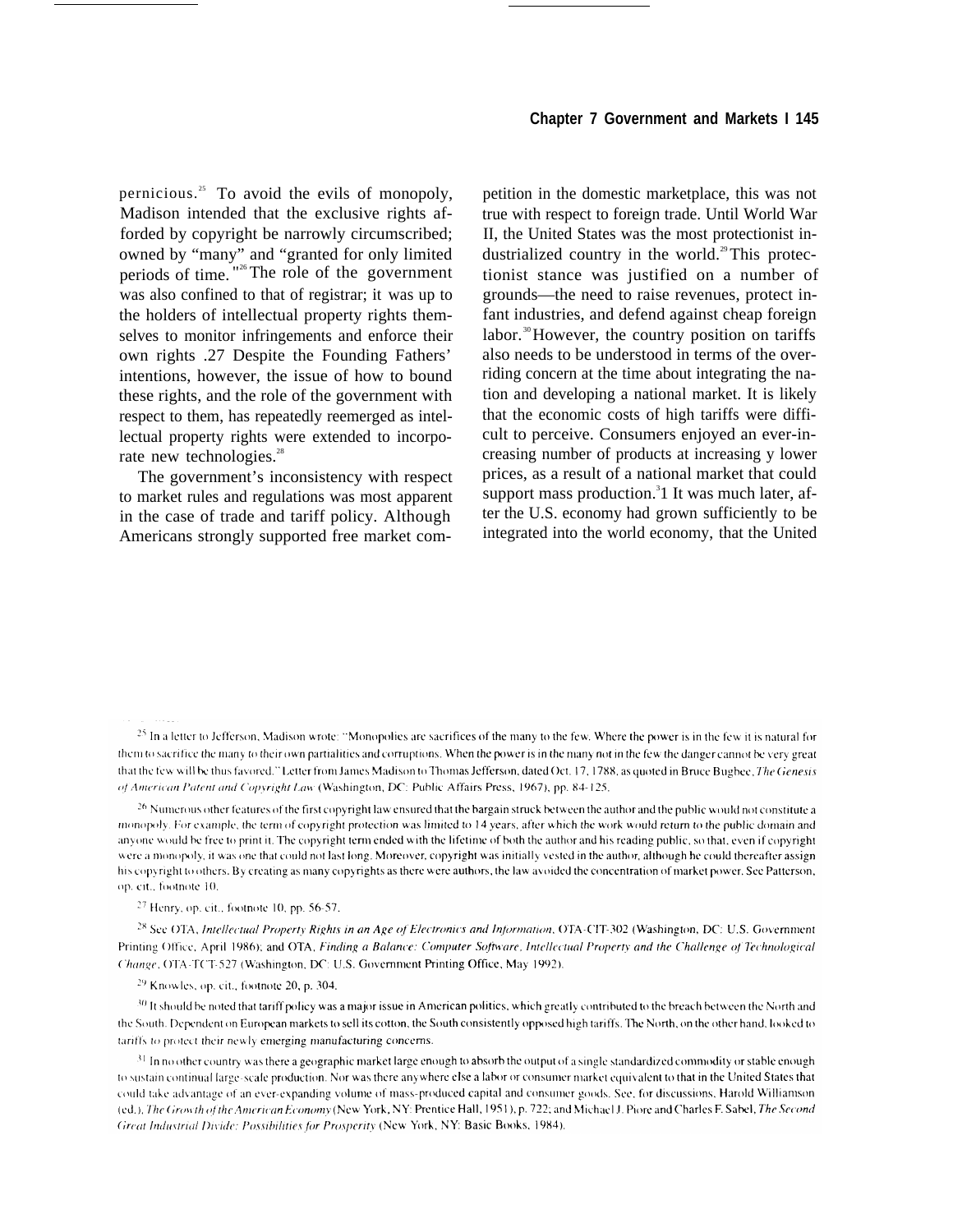#### **146 I Electronic Enterprises: Looking to the Future**

States became the leading advocate for free trade. $32$ 

Today, these four market-related policy mechanisms are overlapping because of the convergence of information and communication technologies and the shift to a knowledge-based, global economy. For example, trade policy can no longer be considered apart from information, regulatory, and antitrust policies. Increasingly, it is not tariffs per se, but rather nontariff barriers— such as data protection laws, regulatory rules of interconnection, and domestic cooperative business relationships—that serve as constraints on trade. Similarly, the resolution of antitrust disputes increasingly revolves around issues having to do with intellectual property rights, regulatory policies, and whether or not there is a global consensus on antitrust rules. For example, whether an electronic business network constitutes an antitrust infringement might depend on the way that standards are set, and/or the way that intellectual property rights and privacy laws are applied to commercial networked information systems.

Determining how to apply traditional market rules and regulations is also likely to be problematic in the future. Electronic business networks fall somewhere between the classical notions of markets and firms. While serving to enhance efficiency and effectiveness, they can shape the structure and functioning of the marketplace in profound ways. Because of the many interdependencies entailed in networks (whether social or technological), their mode of operation often conflicts with the prerequisites for competitive markets.<sup>33</sup> Members of business networks, for example, are not "price-takers" as classical theory would dictate .34 At the turn of the century, economic actors sought to control future prices and reduce their transaction costs by vertically integrating their activities within a corporation; today, many businesses are hedging against the future by establishing long-term commitments through networking .35

In developing such networks, members are motivated by both social and economic factors.<sup>36</sup> Studies show, for example, that businesses will accept a cost disadvantage in selecting suppliers. Instead of seeking the lowest cost provider, they prefer to deal with suppliers with whom they have ongoing relationships. Similarly, in selecting partners for a strategic alliance, businesses often choose to work with people they have known and dealt with for a considerable period of time. $37$ 

<sup>&</sup>lt;sup>32</sup> See Robert Gilpin, The Political Economy of International Relations (Princeton, NJ: Princeton University Press, 1987). At the end of the 19th century, the debate about tariffs also became intertwined with the issue of antitrust. The debate took place along party lines. Republicans under the Roosevelt Administration pushed had for antitrust regulation, but favored high tariffs. Democrats, on the other hand, adamantly opposed the Sherman Act, arguing that it was high tariffs, not pooling and cartel arrangements, that gave rise to competitiveness problems. If tariffs were lowered, they contended trusts w {mid face enough competition from abroad. Many years later it was the Republican Administration, under president Reagan, that— Inits effort to limit the scope of antitrust infringements-argued a very similar case.

<sup>33</sup> See Cristiano Antonelli "The Economic Theory of Information Networks, in Cristiano Antonell i (cd.), The Economics of Information *Networks* (Amsterdam, The Netherlands North Holland, 1992), pp. 5-29.

<sup>34</sup> As noted by Hirschman: "Under perfect competition there is no room for bargaining, negotiation, remonstrations or mutual adjustment and the various operators that contract together need not enter into recurrent or continuing relationships as a result of which they would get to know each other well.'" Albert 0. Hirschman, "Rival Interpretations of Market Society: Civilizing, Destructive, or Feeble'?"./ourna/ o/ *Economi[ Lilerarure, vol. 4, N(). 20,* p. 1473.

<sup>&</sup>lt;sup>35</sup> G. Hodgson, Economics and Institutions (Cambridge, UK: Polity Press, 1988), p. 209. See also Jay B. Barney and William G. Ouchi, "Basic Concepts," in Jay B. Barney and William G. Ouchi (eds.), *Organizational Economics* (San Francisco, CA, Jossey-Bass Publishers, 1986), pp. 2425.

<sup>36</sup> See Mark Granovetter, "The Old and the New Sociology" edland and Robertson, op. cit., footnote 6; and Mark Granovetter, "Economic Action and Social Structure: The Problem of Embeddedness," in Mark Granovetter and Richard Swedberg (eds.), The Sociology of Eco*nomic Life* (Boulder, CO: Westview Press, 1992).

<sup>37</sup> See Mario Benassi, "Organizational perspectives of Strategic Alliances," in Gernot Grabher, The Embedded Firm: On The Socioeconom*ics* of Industrial Networks (London, England Routeledge, 1993), p. 104.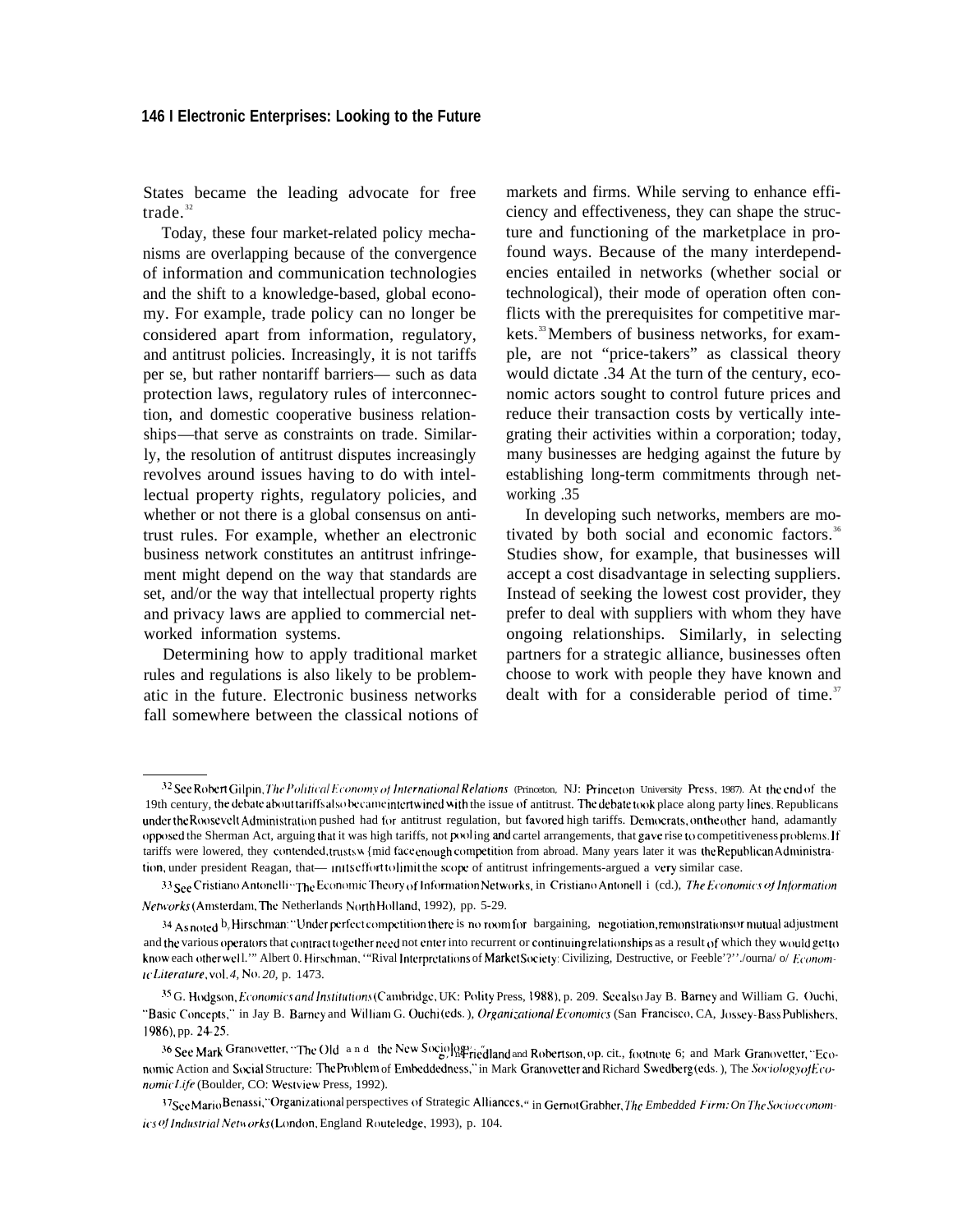Studies of innovation also show that innovation tends to be greater when the relationships between buyers and sellers is cooperative rather than competitive.38 Labor markets likewise often exhibit these kinds of network characteristics.<sup>39</sup>

Business networks also violate the ideal condition for competitive markets that requires that market information be symmetrically available. Whereas in competitive markets the only information required is price, in business networks the amount of information that needs to be shared is much greater. <sup>40</sup> In some cases, this kind Of information exchange will be confined to the network, and thus can serve as a major competitive advantage and a formidable barrier to market entry. 41 In fact, it is clear that networks are often designed precisely to play such a role.<sup>42</sup>

Some market problems relating to networked information systems have already arisen—for example, multiple-listing services (MLSs) in the real estate business. These networks are designed not only to connect buyers and sellers, but also to share the cost of searching facilities across a broad base of users, Although such networks have existed for years, it is only recently that MLSs have been computerized, allowing real estate information to be updated on a daily basis. $43$ Real estate listings for a given area are pooled in a computer database and distributed to realtors over an electronic network. Realtors use the system to preview houses for customers, allowing them to compare homes according to a variety of criteria without having to visit each one. Brokers are willing to share their listings because they reduce their costs and receive a commission on each property sold by another participating broker.<sup>44</sup> Multiplelisting services are often administered by the local Board of Realtors, which maintains and updates the computer register. However, these systems are not open to all brokers and a number of membership stipulations apply. 45 Restricted membership, it is said, is designed to provide quality control. On the other hand, those who are excluded from such services often argue—and at times with the courts' concurrence-that closed MLSs give rise to anticompetitive behavior.<sup>46</sup>

Multiple-party networking services not only reduce search costs; they also allow transactions and exchange to take place online. Computer reservation systems (CRSs) also provide such services. Travel agencies use these systems to select

**u** Jbld

 $^{38}$  E. Von Hippel, *The Sources of Innovation* (Oxford, UK: Oxford University Press, 1988).<br> $^{39}$ Mark Grano<sup>{</sup> etter "The Sociolog<sub>1</sub> and Economic Approaches to Labor Market <sup>Analysis, a</sup> in Granovetter and Swedberg, note 36, pp. 233-263.

<sup>4)</sup> See T. Scito\ sk), '"Two C(mcepts of Network External Ec(momies, *"'Journal oj Pollncal Economy,* April 1954, p. 150.

<sup>4 |</sup> Bruce Kogut Weijian Shali, and Gordon Walker, "Knowledge in the Network and the Network as Know ledge," in Grabher. op. cit., footnote 37, p. 77,

<sup>&</sup>lt;sup>42</sup> For a discussion, see Robin Mansell, "Information, Organization, and Competitiveness: Networking Strategies in the 1990s, "in Antonel-Ii, op. cit., footnote 33, pp. 2 I 7-227.

<sup>43</sup> As Lopatka and Simons point out, manually operated multiple-listing services date back to the early 1900s. Like many of the other industry wide organizational arrangements that came into existence about this time, multiple-listing services were designed tobring (waler, and thus greater efficiency, to the industry through the establishment of some agreed-upon standards and practices, See John E. Lopatka and Joseph J, Simon, "'Real Estate Multiple Listing Services and Antitrust Revisited, " in Steve S. Wildman and Margaret Guerin-Calvert, *Electronic Services ,Net\\orks: A lllt~ines~ and Pub/it Pol\{y Challenge (New* York, NY: Praeger, 1991), pp. 207-208.

 $45$  For example some MLSs require that only exclusive right-to-sell listings be placed in the system, others require that members place all properties for which they have an exclusive listing in the service; while others prohibit membership in competing multiple-llst]ng services. Ibid.. pp. 217-2 I 9,

<sup>46</sup> See ihid, for example, who defend (he use of MLSs on quality and efficiency grounds.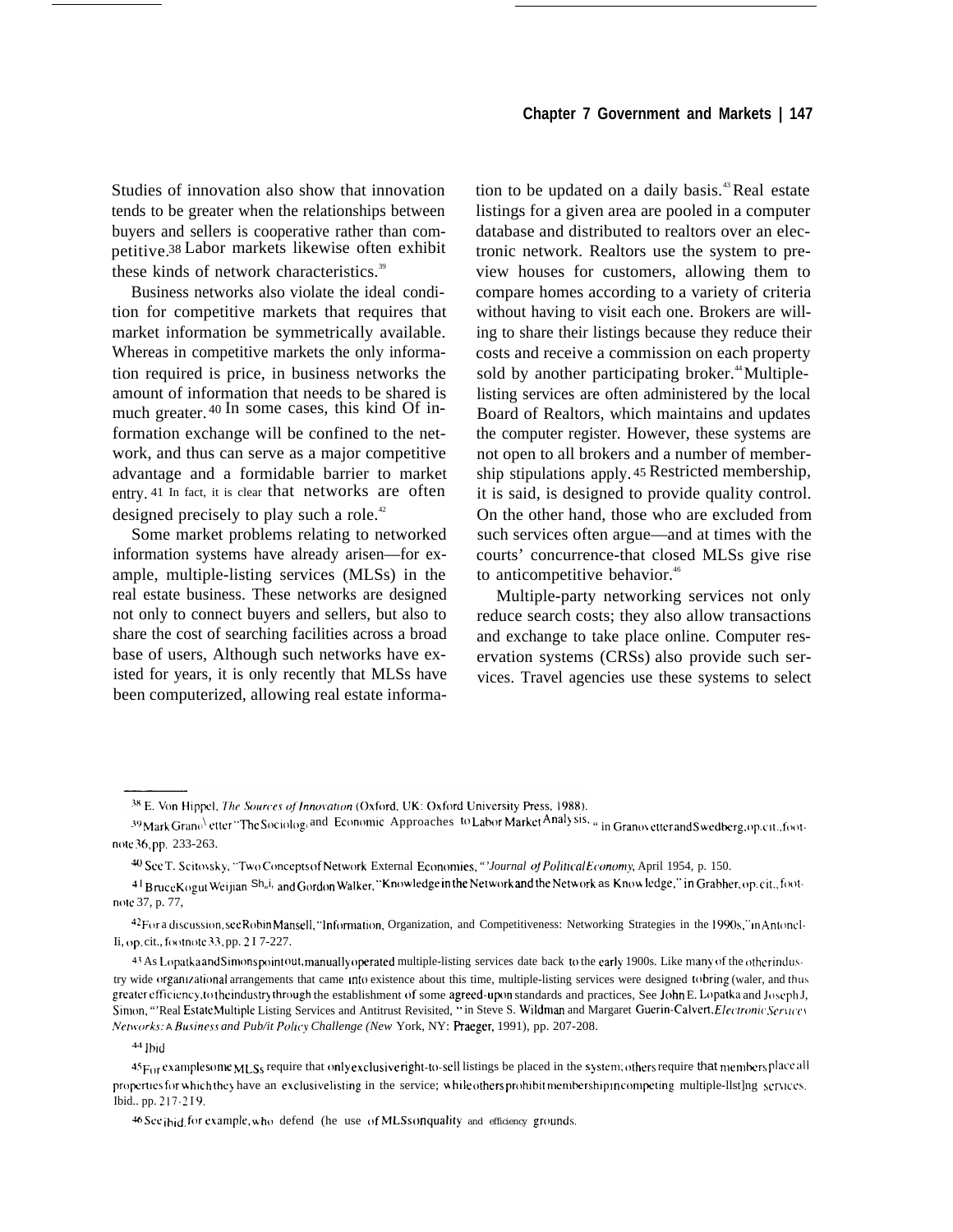and book flights. These systems are so efficient that they have become essential for doing business. 47 Today, there are four national CRS providers that serve over 95 percent of all travel agents.<sup>48</sup> When deployment achieves such levels, the electronic network can truly be said to represent the market.

The first computer reservation systems— SABRE and APOLLO-were established by the two largest airline companies, American and United. Because these companies had already developed their own internal reservation systems and had large markets, they were able to use these systems to both increase efficiency and gain strategic competitive advantage. <sup>49</sup>S ince travel agents used CRS terminals and data that were provided by the airlines themselves, their selection of flights was often biased in favor of the provider's airline service. The airlines not only listed their own services first, but they also provided bonuses to agents on the basis of volume sales. In addition, the prices that American and United charged to allow others to post flights on their CRS systems discriminated against competitors. Antitrust actions led the Civil Aeronautics Board, in 1984, to establish rules prohibiting display bias; limiting the terms of CRS contracts with travel agents to 5 years; and prohibiting discriminatory pricing with respect to both booking fees and access charges.

However, despite these rules, previous market patterns have persisted, suggesting that there are still significant barriers to entry .50

Although automated teller machine (ATM) networks are now operated on a relatively open and shared basis, they have, like other electronic markets, run into antitrust problems<sup> $51$ </sup>(see box 7-5). In the case of ATMs, the problem is with pricing. ATM networks are operated as joint systems comprised of a networking service provider, who provides electronic funds transfer services; and ATM sponsors, such as banks or other financial service providers, who own and operate the ATMs. Whenever customers use an ATM to access the ATM of a different sponsor, the network provider receives a switching fee from the first ATM owner. That same owner also has to pay a service fee to the sponsor of the ATM accessed by the customer through the network. ATM owners may also pay the network provider a fixed fee for access to the network, as well as a royalty fee for each ATM card issued.<sup>52</sup>The ATM providers may, in turn, charge the customer a fee for the ATM card, a fee for each transaction, and a fee for accessing a foreign ATM sponsor. Whether or not ATM sponsors should be free to set rates independent y of the network service provider is an extremely controversial issue. Network providers argued that fixed, universal rates are necessary for the effective func -

<sup>47</sup> Estimates are that Using CRS<sub>S</sub>, airline companies have been able to reduce (he costs of making a reservation from \$7.50 to \$0.50, while travel agencies have increased their productivity by as much as 43 percent. See Margaret E. Guerin-Calvert and Roger G. Nell, "Computer Reservation Systems and Their Network Linkages to lhe Airline Industry, " in Wildrnan and Guerin-Calvert, ibid., p. 147.

<sup>48</sup> Andrew, N. Kleit, "Computer Reservation Systems: Competition Misunderstood, "' Antitrust Bulletin, vol.32, winter 1992, pp. 833-861. 49 Ibid. See also D Copeland and J McKenney, "Airline Reservation Systems: Lessons from History," MIS Quarterly, vol. 12, No. 3, Sep-

tember 1988, pp. 353-370; and U.S. Department of Transportation, Study of Airline Computer Reservation Systems (Washington, DC: U.S. Government Printing Office, May 1988).

<sup>50</sup> Guerin-Calvert and Noll, op. cit, footnote 47, pp. 144-187.

<sup>&</sup>lt;sup>51</sup> There were a number of reasons why ATM network providers found it in their interest to have compatible systems. Interconnection allowed banks to gain economies of scale, increasing the rate of usage while averaging operating costs. In addition, providers were able to offer services outside of [heir local marketing areas. Alan Gart, "How Technology 1s Changing Banking," *Journal of Retail Banking*, spring 1992, vol. xiv, No. 1.

<sup>52</sup> Richard J. Gilbert, "on the Delegation of Pricing Authority in Shared Automatic Teller Machine Networks, "in Wildman and Guerin-Cal-\ert, op. cit., footnote 43, pp. 114-144. As noted by Richard Mitchell, these fees can add up for multiregional banks that have to pay membership fees for a variety of networks. Richard Mitchell, "Electronic Payments Services: Watershed in EFT Consolidation," Bank Management, October 1992, pp. 73, 76.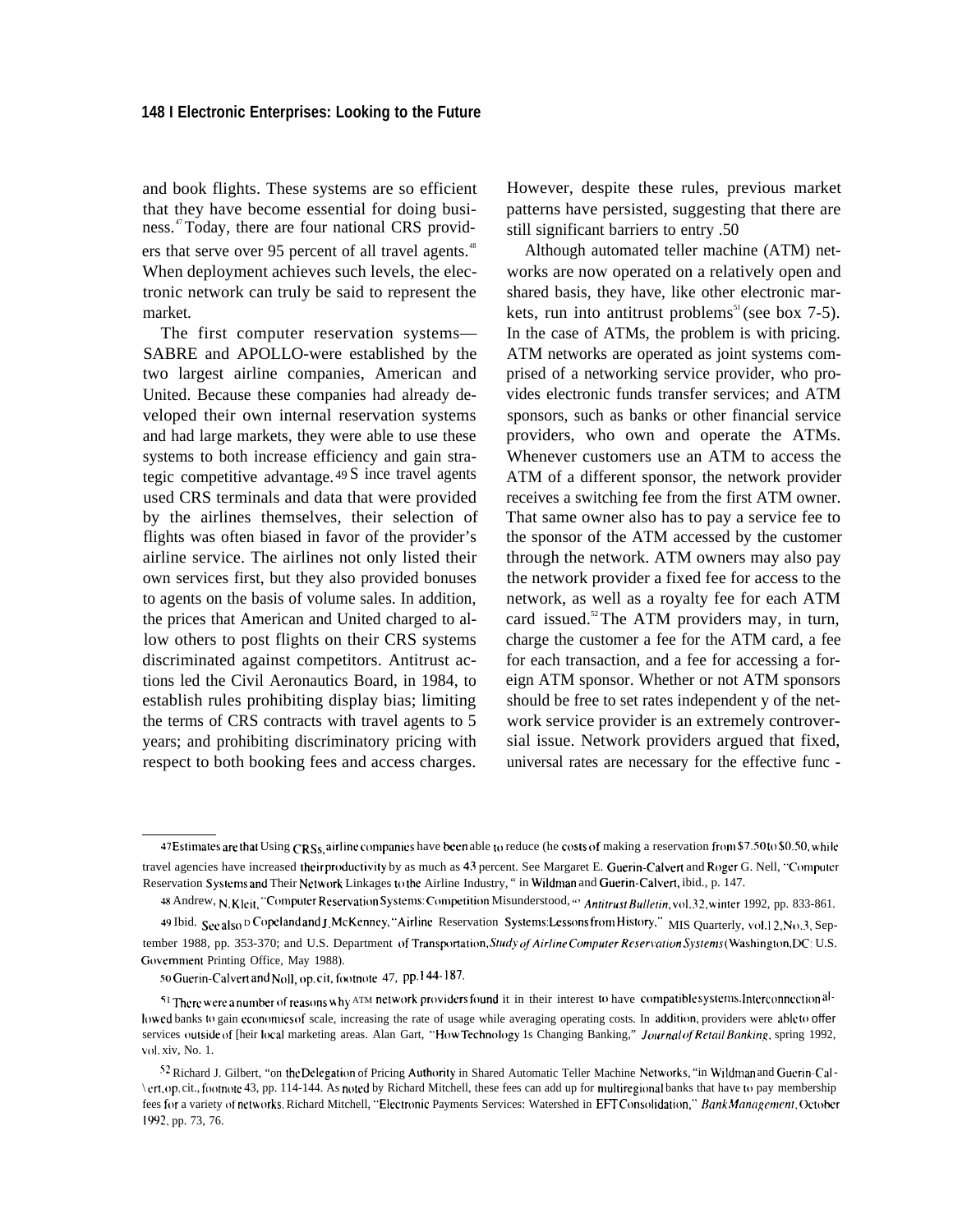### BOX 7-5: Automated Teller Machine Netw

Automated teller machine networks (ATMs) also function as electronic markets, providing both automated and networked banking services These networks reduce the costs of executing transactions by al-Iowing banks to shorten teller hours and build smaller and fewer branches At the same time, consume gain by having much more convenient banking services, with access 24 hours a day from a number of different providers across a wide geographic area

While initially slow to take off ATMs have greatly increased in popularity 'By 1990, there were 45,0( ATMs deployed, as compared to only 2,000 in 19732 As usage Increased, so did the number and variety competitors seeking to provide ATM services Nonbank financial restitutions such as Visa, Mastercard, Plus, and Cirrus quickly entered the fray Being unregulated, these financial service providers had the advantage of being able to offer nationally based services More recently, providers of data-processing services a getting into the market In the fall of 1992, for example, EDS announced its intention to enter the electron funds transfer market, deploying 10000 ATM machines by 1995, while Affiliated Computer Systems noted its plans to Increase its ATM base during the same period from 800 to 5,0003 To maintain their market posi tion existing ATM owners are seeking to differentiate their services by adding value, and to establish a n tional platform and reduce their costs by entering into mergers and alliances Leading the way is Electron Payments Services (EPS), a joint venture of four major banking companies 4

Today's enhanced ATM services attest to this growing competition ATMs are now available in almost any locale—bank premises urban streets, airports, shopping malls, gas stations, universities, and hospital Moreover the range of services offered is expanding all the time Customers can obtain cash, transfer funds across accounts make deposits, and obtain cash balances using the latest technology <sup>s</sup>in son cases they can communicate with bank personnel via interactive video, pay bills, and make nonbank pur chases of such things as stamps, subway cards, and even gift certificates. ATM services can also be a cessed Internationally By negotiating across shared ATM networks, for example, Hong Kong Bank now allows customers to get cash at 120,000 ATMs in 50 countries Similarly, Citibank provides cash access from 150000 machines worldwide 7

6 Ibid See also Joe Asher Seafirst Expands Card Delivery System, " American Banking Journal. April 1991PP 76, 78

<sup>7</sup> Mark Clifford Touch an ATM for Money," Far Eastern Economic Review, Sept 24, 1992 pp 62-63

SOURCE Office of Technology Assessment 1994

<sup>&#</sup>x27; The slow pace of deployment was due not only to customer resistance According to Peter Keen even as late as 1982 ma banks were still skeptical about the profitability of ATMs Peter Keen, Competing in Time Using *Telecommunications /or Competiti* Advantage (Cambridge MA Ballinger Publishing Co 1986)

<sup>&</sup>lt;sup>2</sup> Alan Gart How Technology Is Changing Banking, ' Journal of Retail Banking spring 1992, VOI xiv, No 1, p 42

<sup>&</sup>lt;sup>3</sup>Richard Mitchell 'Electronic Payment Services Watershed in EFT Consolidation, ' Bank Management, October 199 p 76

<sup>4</sup> At the outset EPS will link 1 400 financial institutions with 13,000 ATMs in 16 states, processing an estimated 1 billion transactio per year This adds up to about 20 percent of the nation's switched ATM services Thomas Hoffman, "Regional Banks Form ATM N work Computerworld July 27 1993

<sup>&</sup>gt; Laurl Green How Buck Rogers Is Balllng Out ATMs ' Bank Managemen/, November 1992, pp 65-67, see also, Mark Arer High-Tech Banking Centers Add Value to Branches, ABA Banking Journal, November 1992, pp 39-46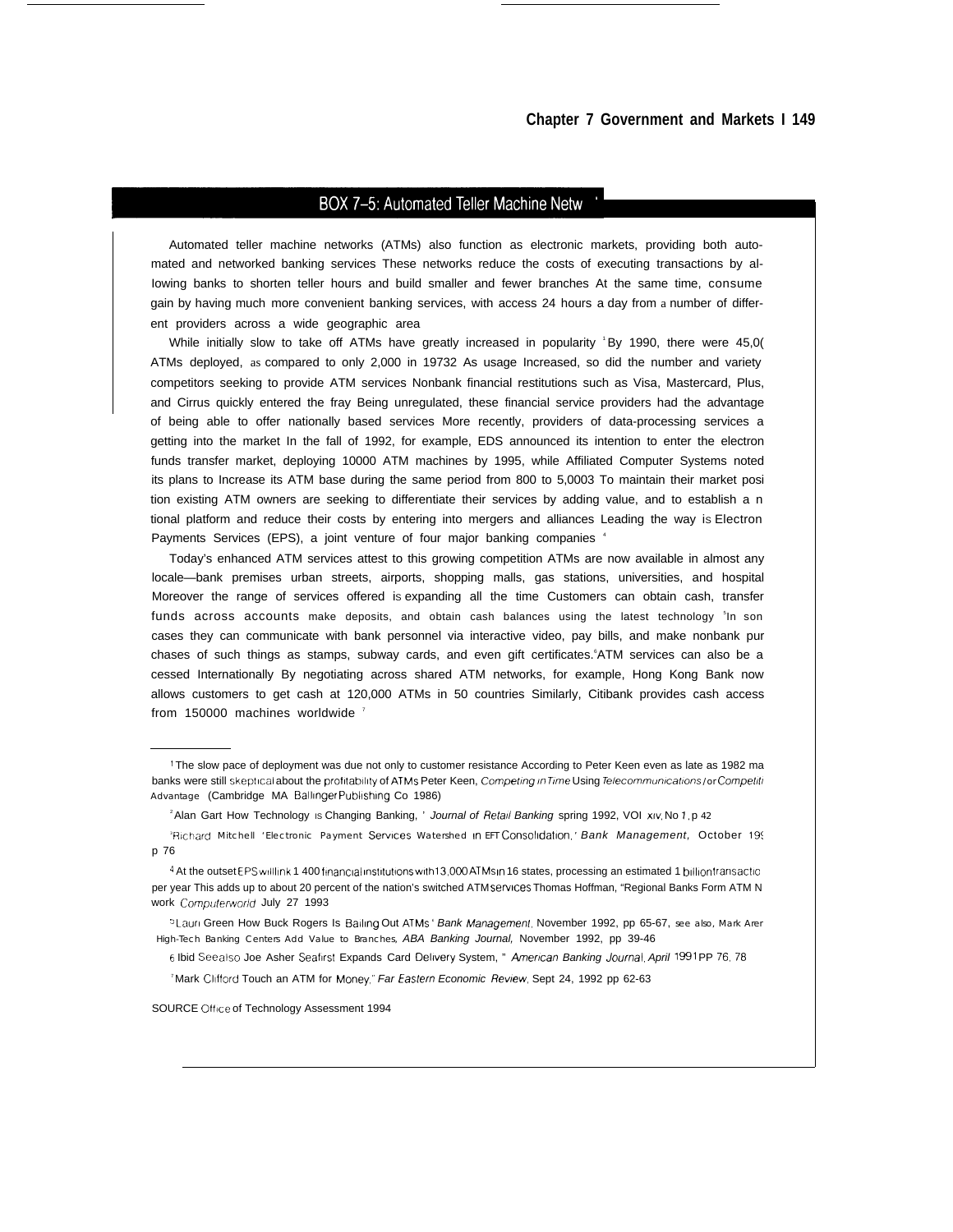tioning of the network and to promote ATM usage; others, in particular ATM sponsors, contend that rate-setting, when imposed by network providers, is anticompetitive. Court rulings on the issue to date have been inconsistent. However, these kinds of cases will likely increase in the future, given the increase in competition. $53$ 

Sorting out these issues in an environment of virtual corporations and electronic commerce will become extremely difficult, requiring concurrent expertise in such areas as antitrust law, regulatory policy, networking technology and standards development, intellectual property and privacy law, and trade policy. Given the complexity of the issues, the economic costs of institutional failure, and the tendency of people to continue to view situations through the lens of old paradigms, Congress might want to establish a Commission or authorize a major study to analyze the implications of conducting business via electronic networks and enterprises for market rules and regulations.

In the past, national commissions have been especially useful in focusing the nation's attention on issues, such as electronic commerce, that are likely to have a broad impact on everyone.<sup>54</sup>The costs of setting up a commission are relatively small. Because national commissions are generally established to deal with a specific set of problems and have a limited tenure, there is virtually no risk of generating an enduring, and eventually unnecessary, government organization. Moreover, because commissions are temporary and unique in nature, they can often attract outstanding individuals with broad experience who would not be available on a long-term basis. This would be especially important in understanding the longterm market implications of electronic commerce because the range of knowledge that is required is so broad, and experts in the field are unlikely to have a basis for association and interaction. By heightening the public's awareness of a problem and by engaging the public to debate its solution, a commission to examine electronic commerce could also serve an important legitimating function at a time when the economy is undergoing such fundamental change; when government and the private sector are reconsidering and reworking their relationships; and when firms need to rethink and revise how they conduct their businesses.<sup>55</sup>

One model that might be followed in setting up a commission is that of the National Commission on New Technological Uses of Copyrighted Works (CONTU). This commission was established as part of an effort to comprehensively revise U.S. copyright law in the light of technological change and the greatly enhanced value of information. Following 3 years of deliberation, the commission presented its recommendations to Congress; many were incorporated into the 1986 Copyright Act, thereby extending copyright protection to computer software.<sup>56</sup>

# **OPTION B: Restructure the Organizational Basis for Communication Decisionmaking**

Decisions about the structure of the marketplace are not necessarily made deliberately. Often such choices result from decisions made in what might

<sup>53</sup> For an economic analysis of these issues, see Gilbert, ibid. For a discussion of the legal cases, see also, Karen L. Grimm and David A.

Balto, "How the Antitrust Laws Limit Pricing Policies of Shared ATM Networks," Banking Law Review, vol. 4, winter 1992, pp. 15-24, In Na-*Itond Bank Corporation ]'. Visa USA,* the court upheld the right of the network to fix credit card interexchange fees, whereas in *Flrsl Texas Savings Association v. the Court* held that, when an ATM network has marke power, it could fix fees only if, at the same time, it allowed ATM owners to impose surcharges or rebates. In *Valley Bank v. P/us System*, Inc., the court concluded that it was not necessary to fix fees, since a number of ATM networks operated successfully without having to do so.

<sup>54</sup> For one discussion of the role ~) f commissions, see Frank Popper, *The President's Commission* (New York, NY: Twentieth Century Fund, April 1970).

<sup>5</sup>S Ibid,

<sup>56</sup> See Final Report of the National Commission on New Technological Uses of Copyrighted Works (Washington, DC: Library of Congress, 1979),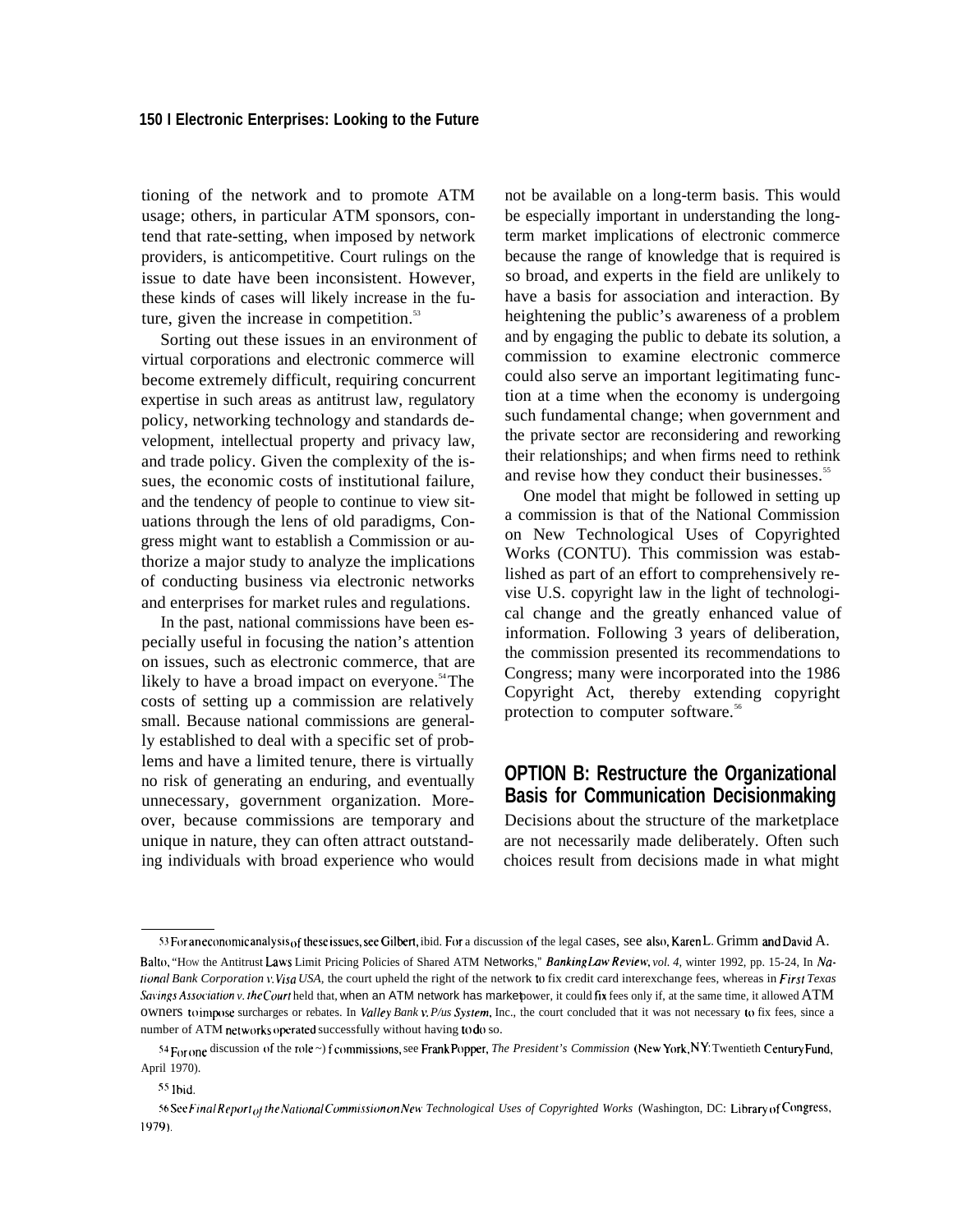appear to be a totally different arena. Because communication and information technologies undergird all social and economic activities, the "spillover effects" of regulatory policies can have far-reaching consequences. In a knowledge-based economy, special care will be needed to ensure that regulatory policies are responsive to, and consistent with, national economic and social goals. One major problem that has prevented such policy reconciliation in the past has been the extremely fractionated nature of the U.S. communication policy decisionmaking process. To avoid these problems in the future, a more coherent policymaking process will be needed.

The Clinton Administration has taken a number of steps in this direction. Acknowledging the critical importance of the national information infrastructure (NII) in a global knowledge-based economy, the Administration has recently laid out a vision for its development. To assist in articulating and implementing this vision, a National Information Infrastructure Task Force (IITF) has been established. Membership includes high-level representatives of all federal agencies having a major role to play in the development and application of information technologies. Input from the private sector will be channeled through an advisory council of key stakeholders including industry, labor, academia, public interest groups, and state and local governments. In addition, the IITF has established an electronic bulletin board system that will provide IITF schedules, committee reports, and public minutes of meetings. $57$ The White House Office of Science and Technology Policy (OSTP), together with the National Economic Council, is responsible for directing the operations of the Task Force, with the Secretary of Commerce acting as Chair.<sup>58</sup>Much of the staff work will be carried out by the National Telecommunications and Information Administration (NTIA) of the Department of Commerce.

Although the IITF represents a major step forward in the development of a coherent communications policy, in keeping with other national policy goals, it is questionable whether such an ad hoc process can resolve the jurisdictional problems that traditionally have characterized U.S. communication policymaking over the long term.<sup>59</sup>These problems will only be exacerbated in the future, given the continued convergence of technology across industry and policymaking boundaries, the greatly enhanced value of information, and the globalization of the communication marketplace. A more permanent, organizational solution may be required in order to consider communication policy in terms of all of its social and economic ramifications.

One possible organizational option, for example, would be to formally designate NTIA as the lead agency to coordinate national communication policy. NTIA, in the Department of Commerce, is a likely candidate. In 1978, Executive Order 12046 established NTIA to "provide for the coordination of the telecommunication activities of the Executive Branch. '\*Go NTIA has itself pro-

# 57 *HTF* Committee Report, Dec. 9,1993.

<sup>58</sup> Ibid. According to the Executive Order establishing the National Economic Council, its charge is to "advise the IITF on matters related to the development of the NI 1, such as: the appropriate roles of the private and public sectors in NII development; a vision for the e\ olution of the NII and its public and commercial applications; the impact of current and proposed regulatory regimes on the evolution of the NII privacy, security, and copyright issues, national strategies for maximizing interconnection and interoperability of communication networks; and universal access. " The Council is also expected to invite experts to submit information to the Council.

<sup>&</sup>lt;sup>59</sup>Fora detailed discussion of these P<sub>=</sub>>blems see OTA Critical Connections: Communication for the Future, OTA-CIT-407 (Washington, DC U.S. Government Printing Office, 1990), esp. ch. 13.

 $6047 U.S.C. 1 S.$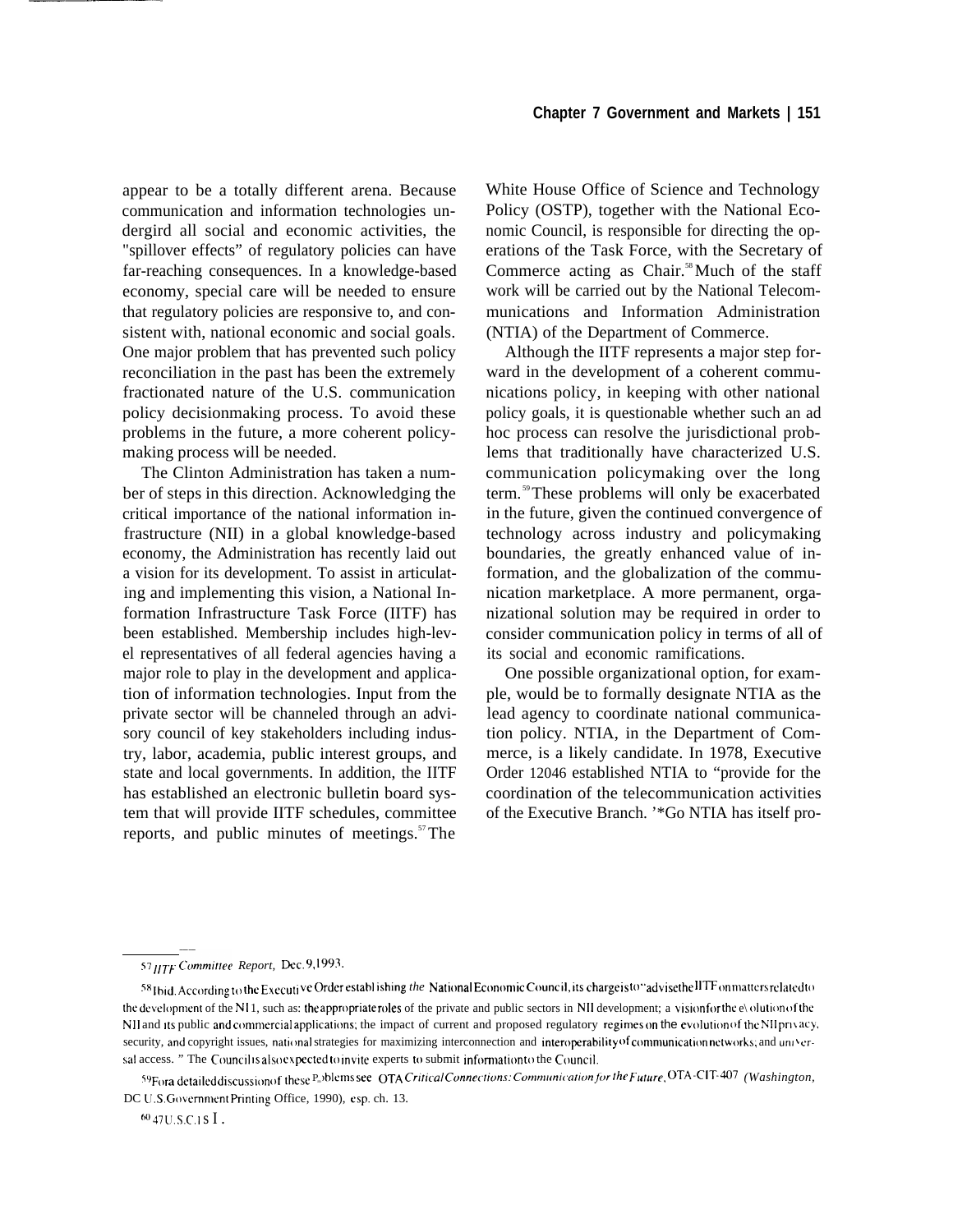#### **152 I Electronic Enterprises: Looking to the Future**

posed this option in its report, *NTIA Telecom 2000,<sup>61</sup>*arguing that the current organizational structure for communication policy suffers from an outlook that:

- m often tends to be reactive and skewed toward achieving short-term objectives;
- focuses too much on the status quo; and is too concerned with balancing particular interests, rather than
- with long-range policy planning.<sup>62</sup>

According to NTIA, the present, fragmented decisionmaking process encourages stakeholders to shop around for the policy forum in which they are likely to receive the most sympathetic hearing.<sup>63</sup>An executive branch agency, it is argued, can be more proactive than an independent agency such as the Federal Communications Commission (FCC). Moreover, an executive branch agency can more successfully bring together a cross-disciplinary depth of skills and command greater acceptance and respect within both the government and the private sector than can the FCC, which has a narrowly conceived regulatory (and some would say deregulatory) role. $64$ 

The idea of transferring authority from independent agencies to the executive branch as a means of enhancing policy coordination is not a new idea. A number of Presidential commissions created to analyze the organization of government have recommended such a realignment of power.<sup>65</sup> One of the most recent was the Ash Council established by President Nixon in 1969. It criticized the independent regulatory commissions for being neither responsive to the public interest nor coordinated with national policy.  $66$  It is important to note, however, that in prescribing the integration of a number of independent agencies, the Ash Council made an exception of the FCC. It argued that FCC should remain independent, given the sensitive role that it has played with respect to the mass media.<sup>67</sup>

Were NTIA to play a greater role in policymaking, its staff and resources would clearly need to be upgraded. Only recently—with a strong Presidential vision of the NII and a Democratic majority in the Congress—has NTIA shown an ability to address a consistent national communication policy. Nor has the NTIA been successful in performing the former Office of Technology Policy (OTP) task of coordinating the U.S. communication policy position for presentation in international policy fora.

**<sup>61</sup> According to NTIA: '.The Executive Branch** should have the authority to eskddid policy, while the FCC should remain the agency for *implementation of policy* [emphasis in the original]." It should be noted that, if this proposal were adopted, the executive branch and legislative **agencies** would, **in effect, be reversing their traditional roles.**

<sup>62</sup> U.S. Department of C<sub>ommerce</sub>, National Telecommunications and Information Administration, *NTIA Telecom 2000: Charting the Course for a New Century (Washington, DC: U.S. Government Printing Office, 1988), p. 165.* 

**<sup>63</sup> Ibid.**

**fJq Ibid., pp. 167-172.**

<sup>65</sup> For example, i its report to Congress, the Brownlow Commission, established under President Roosevelt, recommended that 100 inde**pendent agencies, administrations, boards, and commissions be integrated into 12 executive departments. The report was particularly critical of** the independent regulatory agencies, characterizing them as the "headless fourth branch of Government." The first Hoover Commission. set up after World War 11, made similar recommendations, arguing that the executive branch ought to be reorganized to create an integrated, hierarchical structure with the President as an active manager. So, too, did the J.M. Landis *Report on Regulatory Agencies to the President E/eel*, U.S. Senate, 1960. See, for a discussion, "The Federal Executive Establishment: Evolution and Trends," Library of Congress, Congressional Re**search Service, prepared for the Senate Committee on Governmental Affairs, May 1980. See also Ronald C. Moe, "The Two Hoover Commissions in Retrospect," Library of Congress, Congressional Research Service, Nov. 4, 1981.**

**M "A New Regulatory Framework: Report on Selected Independent Regulatory Agencies," The President Advisory Council (m Executive Organization, 1971. For a discussion, see M(w, op. cit., footnote 65; see also Harvey Mansfield, "Reorganizing the Federal Executive Branch: The Limits of institutionalization," Luw** *and Contemporary Prob/ems, vol. 35,* **summer 1970, pp. 460-495.**

<sup>67 ··</sup> A New Regulatory Framework," op. cit., footnote 66, pp. 31-46.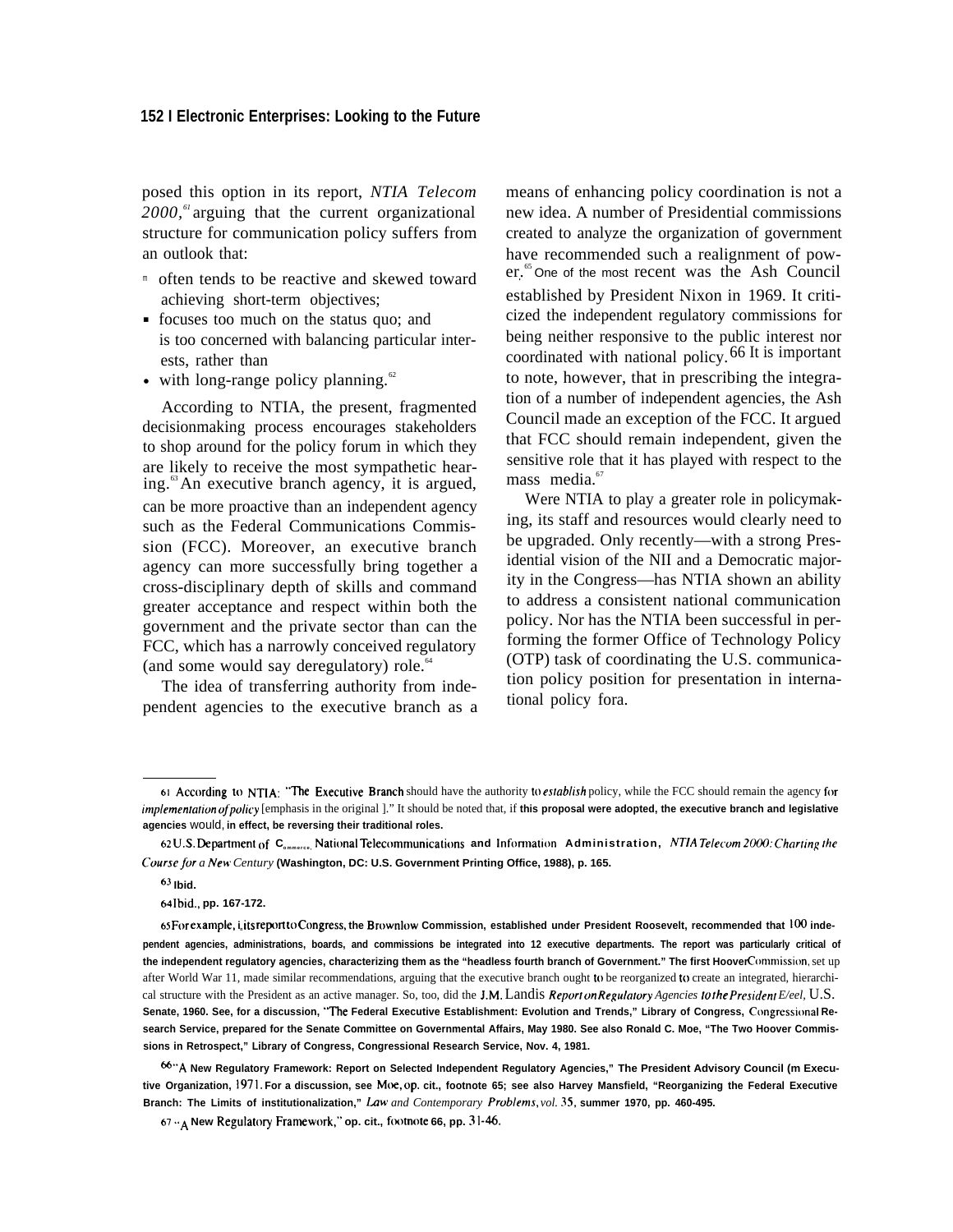The FCC would most likely oppose a transfer of any authority to the executive branch. Members of congressional committees responsible for FCC oversight, who in the past have protected their jurisdictions in this regard, are also likely to oppose such a measure. <sup>68</sup>Given the historical litany of complaints against independent regulatory commissions, their continued longevity in the face of such criticism attests to the strength of congressional stakeholder opposition to any change.<sup>69</sup>

The FCC could also serve as the central locus of policymaking. Established by the Communications Act of 1934, FCC was designed, in part, to implement the act "by centralizing authority heretofore granted by law to several agencies. "70 However, the mushrooming of other agencies and authorities to deal with burgeoning communication and communication-related issues has seriously challenged FCC's role in this regard.

Created as an independent agency, FCC is linked and responsible to the legislative, rather than to the executive, branch.<sup> $n$ </sup> Because it is the job of the legislature to make policy, it can reasonably be argued that FCC should be assigned the

task of reconciling national communication policy objectives and jurisdictional disputes on a day-to-day basis. This legislative connection might also serve to ensure that, when developing communication policy, a broad range of interests are taken into account. Because compromise is inherent in the congressional environment, the legislative perspective is often eclectic and inclusive of many minority points of view. $72$ 

This tendency to be all-embracing, however, is both a strength and a weakness of the FCC. The congressional focus on winning political favor and fashioning political compromises can serve to put the brakes on any major policy departures.<sup>73</sup> Some might also take issue with the option of transferring considerable policymaking authority to FCC on grounds of democratic theory, which requires that policy organizations be held directly accountable to the public for their actions.<sup>74</sup> Although shifting this authority to FCC would not shield the policymaking process from public influence, it might change the nature and process of the debate about policy issues.

<sup>68</sup> As Moe has pointed out: "Congress is not well organized to deal with abstract principles, such as a unified executive branch. The committee structure is more appropriate for dealing with specific problem areas and with distinct units w ithin the executive branch. .Givenits constitutional power to establish units in the executive branch, and given its institutional tendency to seek influence in the making of agencypolicy, Congress increasingly has been inclined to create agencies which have a high degree of independence from Presidential supervision." Moe, op. cit., footnote 65, p. 12.

<sup>69</sup> See Glen Q, Robinson (ed.), Communications j& *Tomorrow: Policy Perspectives for the 1980s* (New York, N Y: Pracger, 1978)

<sup>1047</sup> U.s.c. I *5 I .*

<sup>71</sup>Althoughindependent regulatory agencies have traditionally performed a combination of legislative, administrative, and Judicial functions-and, in fact, this was one of the original justifications for their existence—they are, in theory, regarded as "arms of the Congress." For a general discussion of independent regulatory agencies, see U.S. Congress, Senate Committee on Governmental Affairs, Study on *Federal Regulationy Regulatory Organization*, prepared Pursuant to S. Res. 7 I (Washington, DC: U.S. Government Printing Office, December 1977).

 $^{72}$ Althou $\frac{h}{2}$  many scholars and administrators have taken issue with the concept of the independent regulatory commissions, "number have strongly defended it. Most early advocates focused on the role of such agencies as administrative expert, separate and untarnished by the political process. This rationale was not long in vogue, however, becoming over time a major source of criticism of independent regulatory agencies. More recently the argument has been made that, instead of being protected from abuse and invidious influences, the commission form helps to assure that different views will be taken into account at the highest agency level. See Glen Robinson, "Reorganizing the Independent Regulatory Agencies,"' Virginia Law Review, vol. 57, September 1991, pp. 947-995.

<sup>73</sup> As Glen Robinson" has pointed out, this tendenc, of Congress to be conservative is considered by some to be a benefit. As he notes: "For landbound conservatives. . . Congress' incapacities are more of a virtue than a vice, they discourage facile legislative solutions to social and economic problems-solutions that often prove short-sighted and ultimately mischievous." Robinson, ibid., p. 358.

<sup>74</sup> For this point, see Robert G. Dixon, Jr., "The Independent Commissions and Political Responsibility," Administrative Law Review, vol. 2s, N(~. 1, w Inter 1975, **pp. I -16.**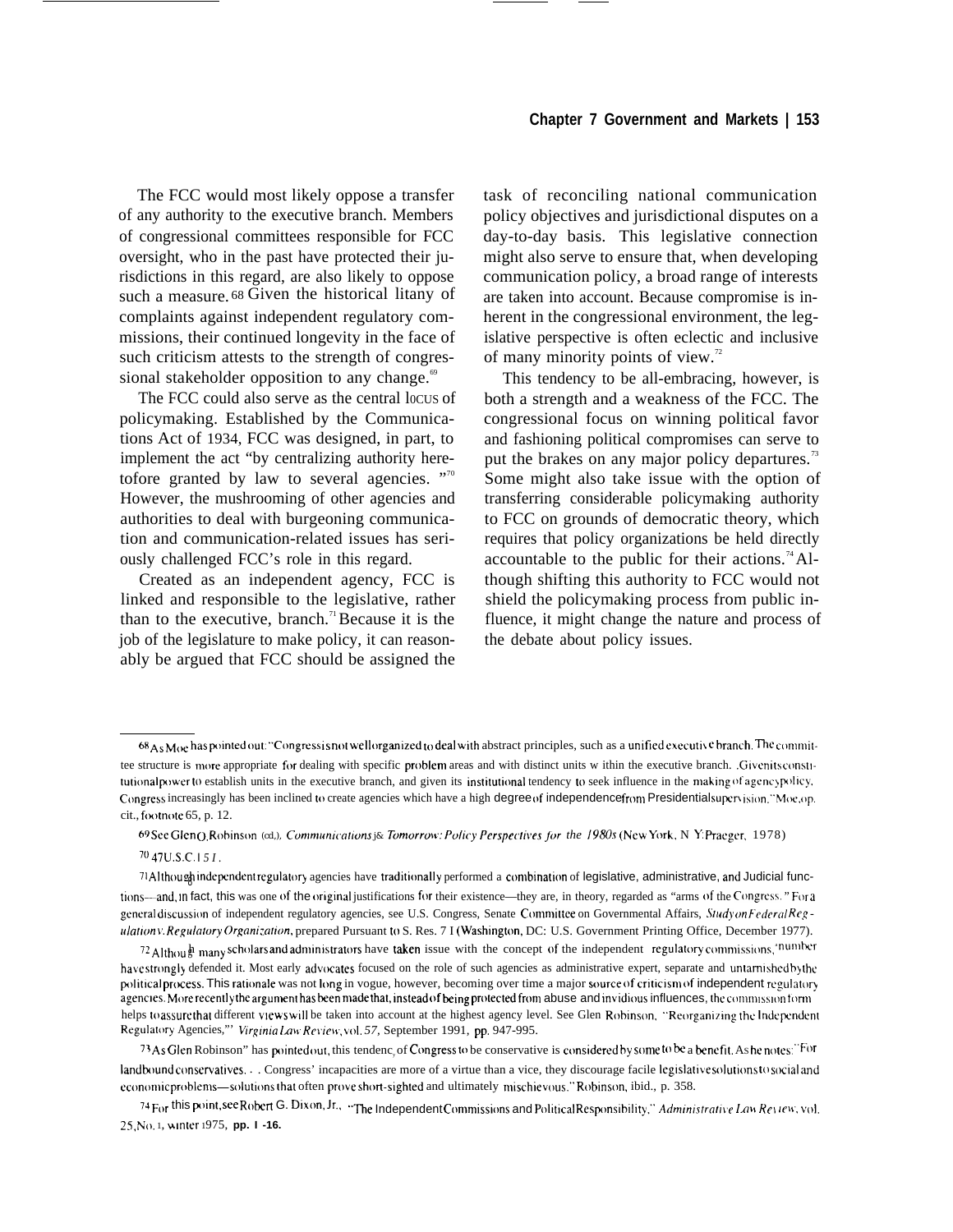If the FCC were assigned an enhanced role in developing and coordinating national communications policy, it would clearly need more resources. Congress' decision to deregulate the cable industry has put a tremendous drain on the commission's staff. With the mounting public interest in the NII, the commission is also being pressed to accept petitions and filings online. Although such a policy would clearly open the FCC to a broader range of inputs, given present resources, it will surely lead to information overload. Given a broader range of issues to deal with, the staff composition will also need to become more interdisciplinary. Designed primarily to perform traditional regulatory functions, the FCC has been dominated professionally by lawyers, engineers, and regulatory economists.

Over time, organizations develop a "mystique" of their own that affects how the public, other agencies, and Congress relate to them .75 Once established, the character of an organization is extremel y difficult to change, often requiring nonorganizational measures that expand an agency's constituency, the complete reconfiguration of administration systems, and a different mix of professional skills.<sup>76</sup>Keeping these factors in mind, it could be argued that—given the numerous problems experienced with the previous organizational arrangements for dealing with communication policy, and the growing national importance of communication issues—the time may be right to create an executive agency specifically designed to deal with communication policy. Depending on the degree of prominence that Congress wants to attach to such a mission, an agency might be structured as an independent executive agency (like the Environmental Protection Agency) or a Cabinetlevel department. $\overline{7}$ 

As noted above, the virtues of the executive branch form of organization have long been touted by a number of scholars and commissions on governmental organization. Among the advantages typically cited are: enhanced policy coordination; greater efficiencies in division of responsibility and the execution of tasks; greater accountability; and greater ability to attract high-quality personnel.

Regardless of the merits of this option, establishing an executive department is not simple. Historically, Congress has not been eager to create new departments, often requiring an agency to serve a period of apprenticeship before being promoted to the status of an executive department. This reluctance is not surprising, given the close interrelationships between the executive and legislative branches. Any major changes in the executive branch are likely to have considerable impacts on the distribution of power and responsibility in Congress. Thus, Congress has the ultimate say with respect to any significant organizational changes.

The states also might look askance at the creation of a Department of Communication. As early as 1789, they were concerned that the growth of the executive branch would take place at the expense of their own authority and policymaking prerogatives. It was for this reason, for example, that the states opposed the establishment of the Department of Education. Given this history, and

<sup>75</sup> As Harold Seidmanhas noted: "The quest for coordination is in many respects the twentieth century equivalent Of the medieval search 'or

**the philosopher's** stone. If only we can find the right formula for coordination, we can reconcile the irreconcilable, harmonize compelling and wholly divergent interests, overcome irrationalities in our government structure and make hard policy choices to which no one will dissent." Harold Seidman, *Po/ilics, Position, and Power: The Dynumics oj'Federu/ Organization (New* York, NY: Oxford University Press, 1980), p. 205.

<sup>76</sup> Ibid.

<sup>77</sup> Executive agencies *residingoutside the departmental structure* were rare until the turn Of the 20th century, becoming increasingly prominent after **World War 11.** Their growth parallels, in a sense, the growing complexity **of society. Many independent agencies were established** in response to the lobbying pressure of a particular constituency. Examples are the Departments of Agriculture, Labor, and Education. Others such as the Environmental Protection Agency were created, in part, as a symbolic gesture to give prominence to a particular national concern. I bid., pp. 29-3 ]